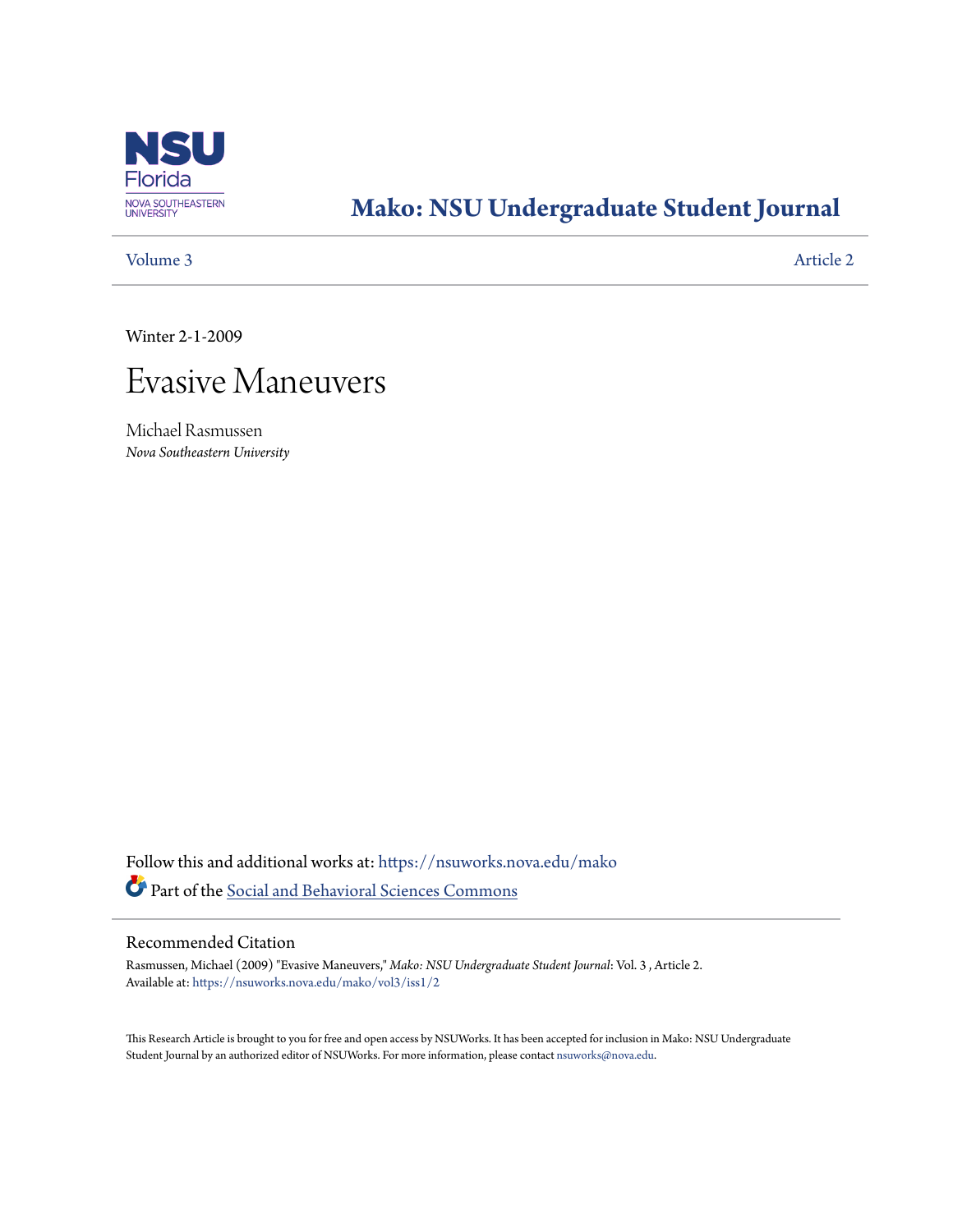Tax Havens, Tax Evasion, Tax Avoidance, and the Future of Tax Law in America

Michael Rasmussen

Faculty Advisor: Professor Stephen Levitt

Nova Southeastern University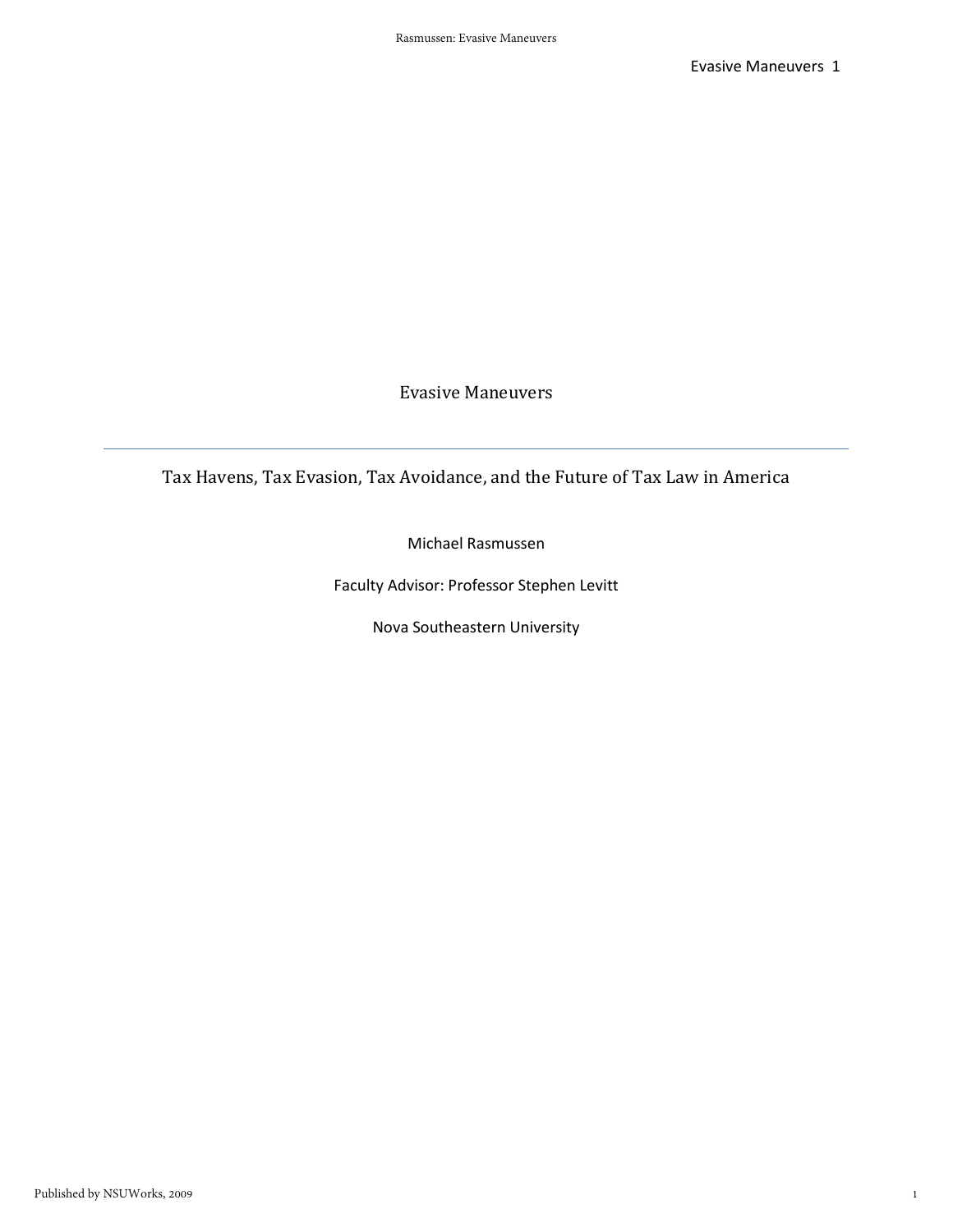#### Abstract

"*Evasive Maneuvers*" surveys the issue of tax havens by examining evasion terminology, evasion law, and selected relevant stories. The author uses articles and reports from the Organization for Economic Co-Operation and Development, the United States Senate, and the Internal Revenue Service, as well as from several law review articles. This paper seeks to illuminate some of the major players in the tax evasion battle and identify some of the significant types of tax evasion and avoidance techniques being used. Furthermore, the paper develops and presents the defenses and arguments of tax haven nations. Lastly, the author delves into the global impact of tax havens and discusses the future methods being implemented to combat their deleterious effects on tax revenue.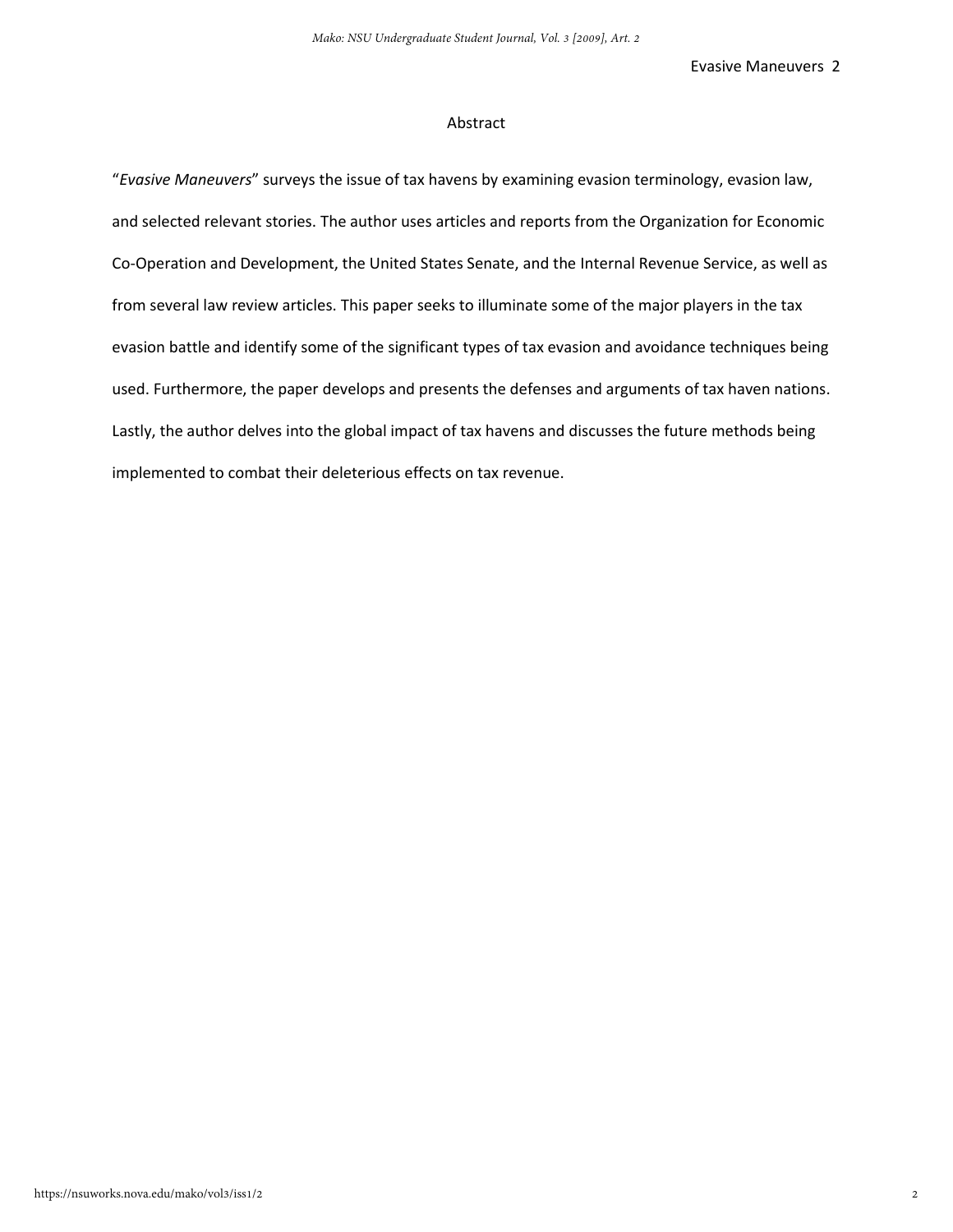#### Evasive Maneuvers

--Halliburton in Iran? -- Mitt Romney in the Cayman Islands? --A powerful contractor to the United States in Bermuda? What do these things have common?

To most citizens tax time is a troubling annoyance that comes around once a year to ruin a perfectly good weekend, week, or for some unfortunate souls an entire month. Rarely does the average citizen fully understand his or her own tax responsibilities, let alone the tax games being played by some of the more sophisticated players. The reason for this is that tax issues are often tricky and complex topics which cannot be easily understood without some special training or understanding. The purpose of this paper is to discuss briefly, for students without graduate training, what tax havens are, techniques of tax avoidance and evasion, as well as pertinent legislation in this field. To illustrate these concepts, one can look to current and relevant stories. The issue of potential solutions and remedies to this problem will be considered.

# The Facts and the Stories

Both individuals and corporations take advantage of tax loopholes. One study, covering 1.3 million corporations,<sup>1</sup> showed that "two out of every three United States corporations paid no federal income taxes from 1998 through 2005" and that 68% of foreign corporations doing business within the U.S. had "not paid taxes during the time period covered." This same study, entitled "Study Tallies Corporations Not Paying Income Tax," went on to state that "at a basic corporate tax rate of 35 percent, all the corporations covered in the study in theory owed \$875 billion in federal income tax." <sup>2</sup> In fact as countries grow and develop there is a rise in tax evasion practices. A report by the International Monetary Fund "shows that for every one percent point increase in industrialized countries' top corporate tax rates capital flows to offshore centers rose by 5% in general and by

l

<sup>&</sup>lt;sup>1</sup> These corporations had a net worth of \$2.5 trillion and included foreign corporations doing business within the U.S.

<sup>&</sup>lt;sup>2</sup> Browning, Lynnley. "Study Tallies Corporations Not Paying Income Tax." NewsBank NewsFile Collection with Periodicals. 5 Mar. 2008. NewsBank InfoWeb. 2 Nov. 2008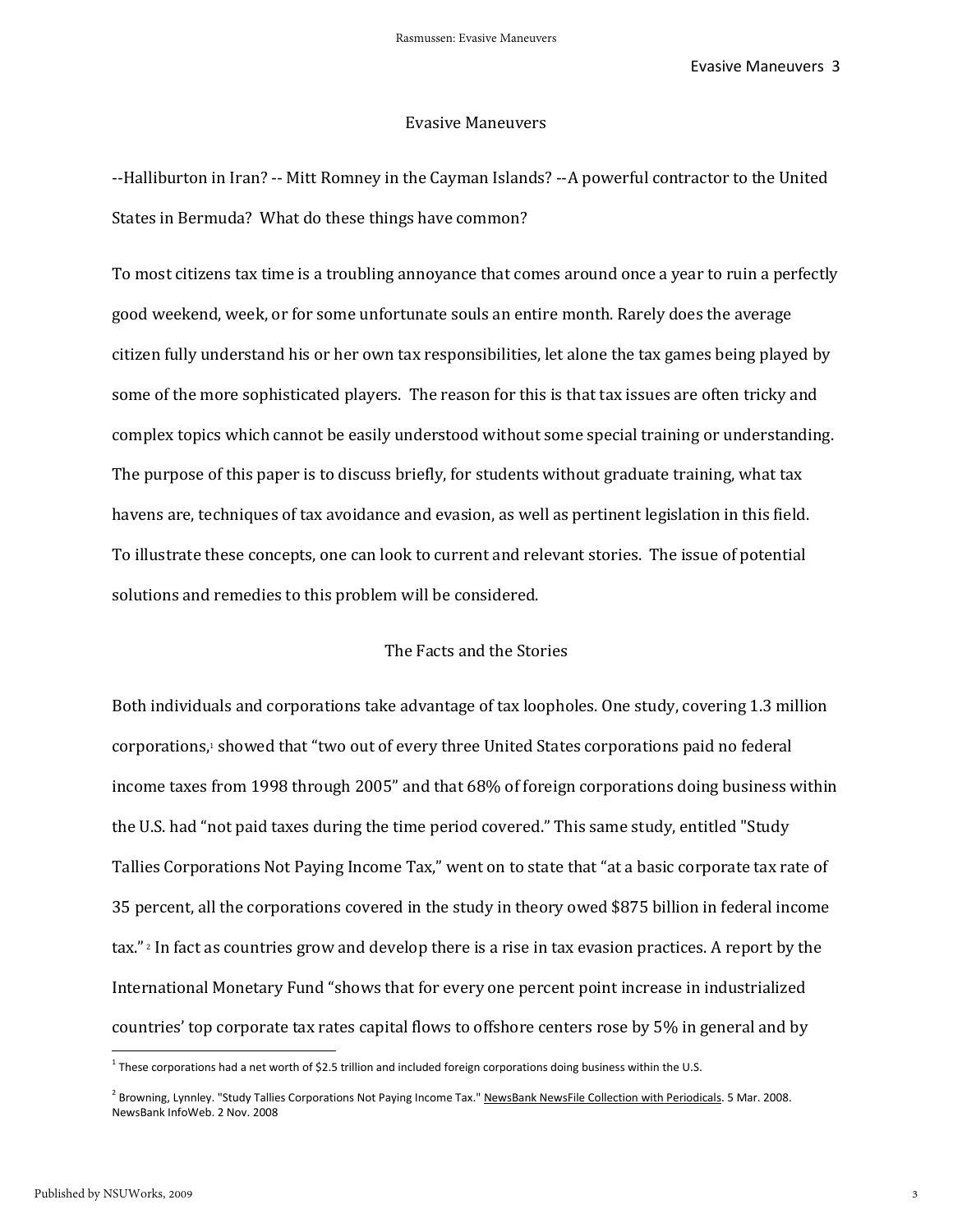19% for Caribbean centers."3 The point is that wealthy individuals and corporations, with the proper assets and knowledge, go to great lengths to secure favorable taxation policies. The following stories illustrate this issue by using examples of both individuals and corporations that went to great lengths to limit or, in some cases, eliminate entirely their tax burdens.

## *The Story of Mr. Weil and the Union Bank of Switzerland*

On November 18th of 2008 *The Wall Street Journal* released as a cover story "Top Banker Cited In Tax-Dodge Case*.*"<sup>4</sup> The article centers on a man by the name of Raul Weil, a high ranking executive for the Union Bank of Switzerland's Action Group (hereafter UBS AG).5 Mr. Weil is accused of developing a system which hid "\$20 billion in assets belonging to about 20,000 clients." The charges<sup>6</sup> brought against Mr. Weil are felonies and if convicted he faces a maximum of five years in jail. "At one point, U.S. officials weighed a possible indictment against the bank, though that idea was put aside because of the possibility of [exacerbating] the global banking crises, according to people familiar with the case." The present case got its legs after a 2008 breach of UBS's veil of secrecy when "a former UBS banker, Bradley Birkenfeld, pleaded guilty…to helping American clients evade taxes. [Birkenfeld] told prosecutors that the Swiss bank generates some \$200 million a year in revenue from U.S. clients." Prosecutors claim that "UBS held training sessions for bankers…to teach them 'how to avoid detection by authorities when traveling in the United States.' The bankers used encrypted laptop computers and erased references to the U.S. banking clients in communications. Discussing the issues that may have forced UBS into its current predicament the author went on to state that "since the outbreak of the credit crisis, which forced UBS to write down

<sup>&</sup>lt;sup>3</sup> Doggart, Caroline. Tax Havens and Their Uses. New York: BPR, 2002. Pg 2.

<sup>4</sup> Perez, E., & Mollenkamp, C. (2008, November 13). Top Banker Cited In Tax-Dodge Case. *The Wall Street Journal*.

 $^5$  UBS is present in all major financial centers worldwide. It has offices in over 50 countries, with about 38% of its employees working in the Americas, 34% in Switzerland, 15% in the rest of Europe and 13% in Asia Pacific. UBS employs more than 75,000 people around the world. http://www.ubs.com/1/e/about/ourprofile.html

 $6$  Charges were brought in the U.S. District Court of Fort Lauderdale Florida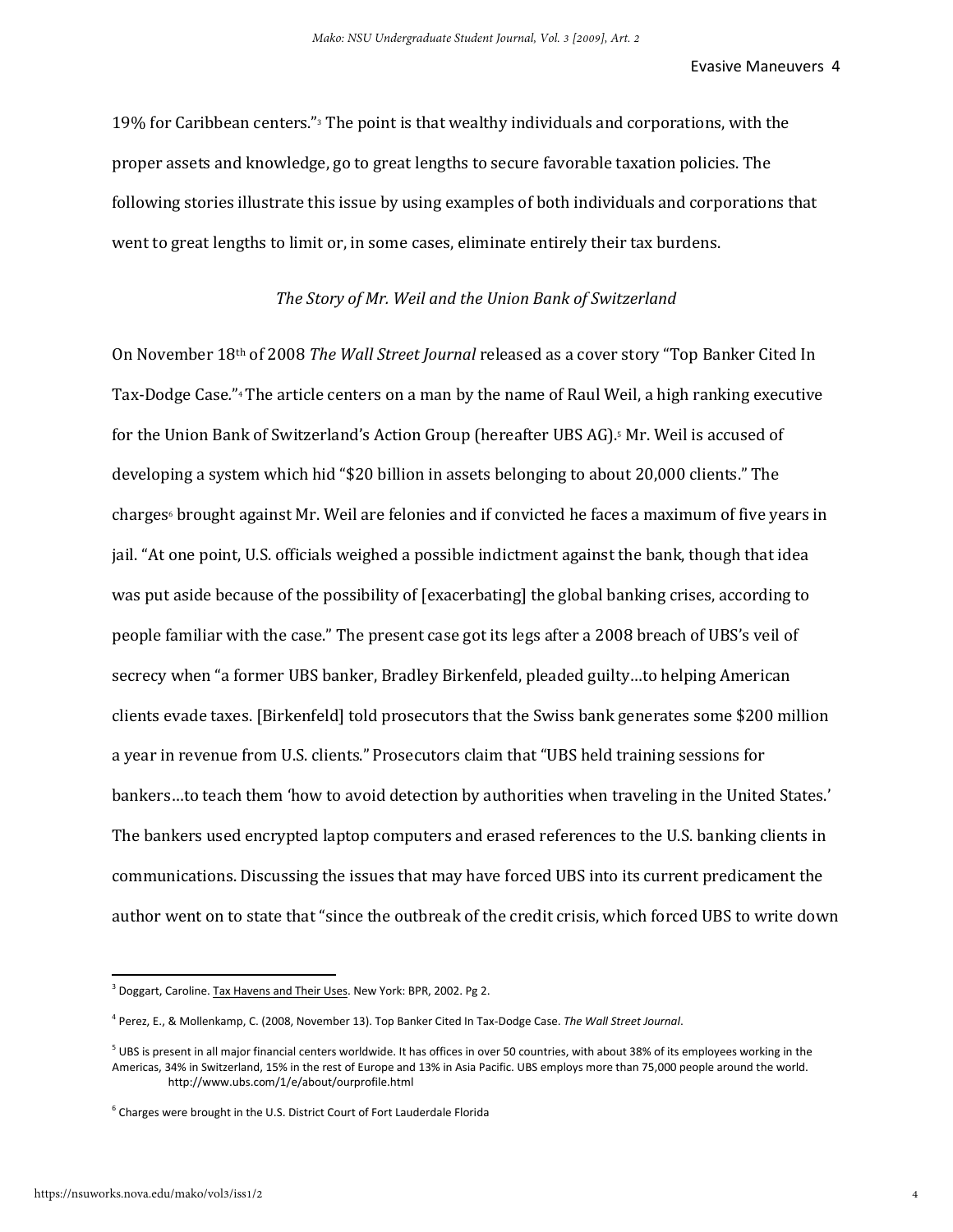some \$46 billion in assets, Mr. Weil has overseen efforts by UBS to stanch outflows of client money. Earlier [in that month,] UBS said in a third-quarter report that clients took out 83.7 billion Swiss francs (\$70.9 billion), a result UBS called 'disappointing.'" <sup>7</sup>

The current worldwide economic recession has hurt international banking communities. This has given some institutions more incentive to implement marketing practices that are all the more aggressive leading major banks to apply pressure to their parent countries' legislative bodies. For example, UBS has pressed its parent country, Switzerland, to pass legislation protecting it from foreign prosecution. The *Wall Street Journal* article "Top Banker Cited In Tax-Dodge Case" explains that "in October, [of 2008] the bank got a boost when Switzerland, seeking to protect the county's reputation as [a] haven for private banking, agreed to back a recapitalization of UBS and take as much as \$60 billion of souring assets off UBS's books."8 Countries that implement these types of regulations create environments that become too inviting for major banks like UBS to pass up, and banks are not alone when it comes to institutions seeking to avoid, manipulate, or bend tax regulations and policies.

#### *Halliburton and Iran*

Jefferson Morley in a 2005 paper identifies a Halliburton<sup>9</sup> subsidiary based out of the Cayman Islands as doing business with the nation of Iran, a member of President Bush's "axis of evil." The shell company, Halliburton Services and Products, was formed to allow Halliburton to circumvent laws making it illegal to do business with so-called enemies of America. Former Vice President Dick Cheney is a former employee of Halliburton that entered into the agreement with Iran "to develop

 $^8$  Ibid.

<sup>7</sup> Perez, E., & Mollenkamp, C. (2008, November 13). Top Banker Cited In Tax-Dodge Case. *The Wall Street Journal*.

 $^9$  Halliburton, founded in 1919, is one of the world's largest providers of products and services to the energy industry. With over 55,000 employees in approximately 70 countries, the company serves the upstream oil and gas industry throughout the life cycle of the reservoir from locating hydrocarbons and managing geological data, to drilling and formation evaluation, well construction and completion, and optimizing production through the life of the field.

http://www.halliburton.com/AboutUs/default.aspx?navid=966&pageid=2458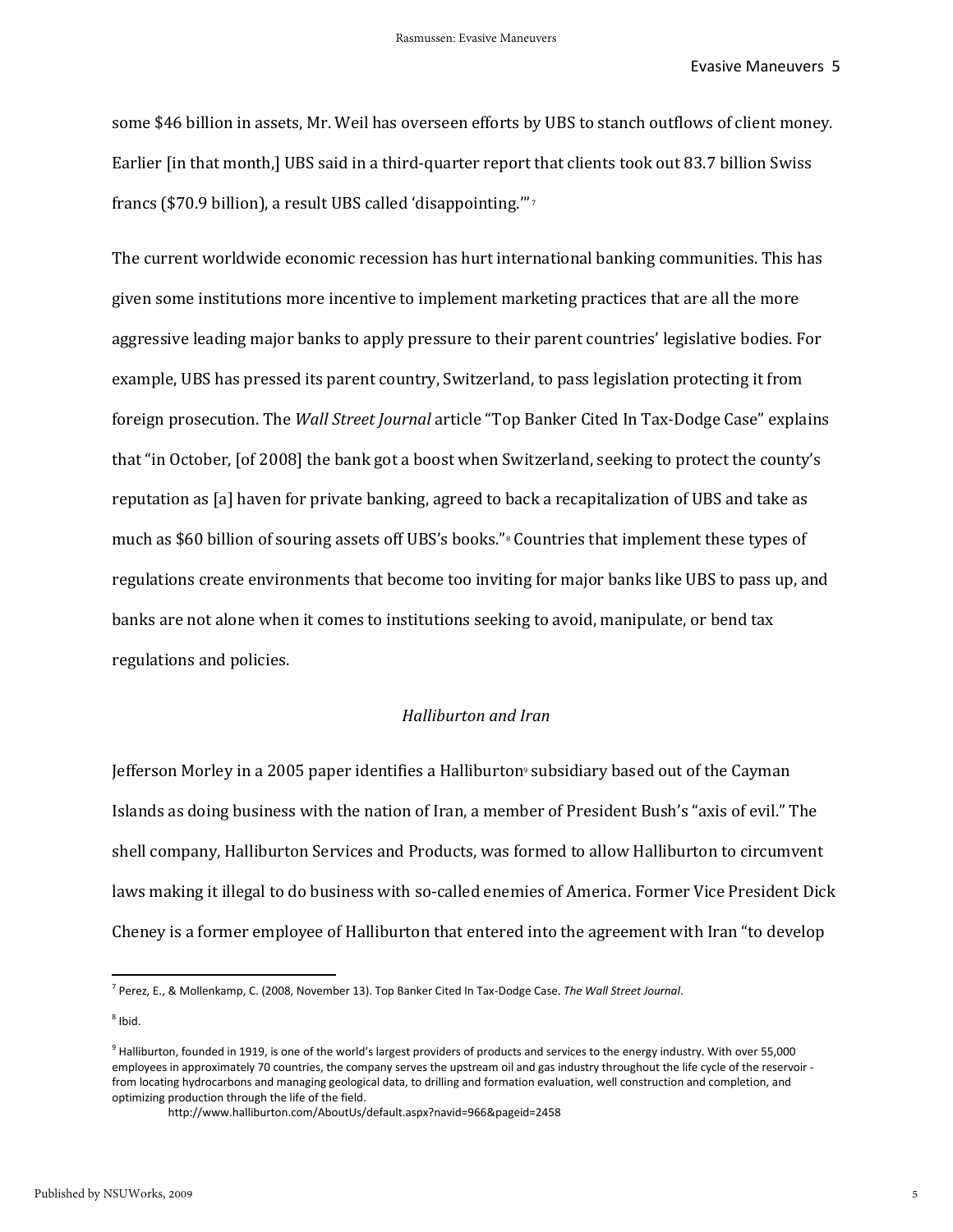two sections of Iran's South Pars gas field."10 This deal "will reportedly produce 50 million cubic meters per day of treated natural gas for domestic use and 80,000 barrels of gas liquids per day for export" and Halliburton took "\$30 to \$40 million from Iranian operations in 2003."<sup>11</sup> Morley quotes an Iranian government spokesperson as saying that the project "served the interests" of Iran. Here we can see an example of an American company, formerly an employer of the former Vice President of the United States, indirectly doing business with a nation that has been deemed a threat to regional and global stability. Cronyism and the ability to look the other way when dealing with the United States international trade and tax policies and law can lead to our funding of enemies of the state.

#### *A U.S. Contractor's Mystery Subsidiary*

In a May 2008 article titled: "Shell Firms Shielded U.S. Contractor from Taxes: Defense Outfit May Have Saved Millions,"<sup>12</sup> Farah Stockham details another American corporation using offshore shell companies to avoid taxes. March of 2005 found MPRI,<sup>13</sup> a company that specializes in the training of soldiers, entering into a \$400 million contract with the United States Government to train Iraqi police officers. Within two months of the formation of the contract, MPRI had set up a corporation on the island nation of Bermuda to which it subcontracted much of the work. According to Farah Stockham "MPRI's subsidiary…company appears to have no phone number, website, or staff of its own"<sup>14</sup> and does no

<sup>&</sup>lt;sup>10</sup> Morley, Jefferson. "Halliburton Doing Business With the 'Axis of Evil'" World Opinion Round Up. 3 Feb. 2005. Washingtonpost.com. 2 Nov. 2008 <washingtonpost.com (subscription required)>.

 $11$  Ibid.

<sup>&</sup>lt;sup>12</sup> Stockham, Farah. "Shell Firms Shielded U.S. Contractor from Taxes: Defense Outfit May Have Saved Millions." NewsBank InfoWeb. 04 May 2008. Boston Globe, The. 2 Nov. 2008

<sup>&</sup>lt;sup>13</sup> "Since 1987, MPRI, an L-3 Communications company, has provided national security, defense, and law enforcement customers within the US and abroad with professional services, specialized products, and integrated solutions for education, training, and operations. MPRI's products include maritime, driving, and marksmanship simulations and a multi-hazard emergency and routine operations management system. Our programs are staffed with highly skilled men and women whose professionalism, ethics, integrity, and commitment to quality ensure mission accomplishment. Competent, dedicated, experienced, and versatile, MPRI is respected around the globe for delivering quality results under often dangerous and arduous conditions." This is taken from the MPRI's home website at: http://www.mpri.com/index.html

<sup>&</sup>lt;sup>14</sup> Stockham, Farah. "Shell Firms Shielded U.S. Contractor from Taxes: Defense Outfit May Have Saved Millions." NewsBank InfoWeb. 04 May 2008. Boston Globe, The. 2 Nov. 2008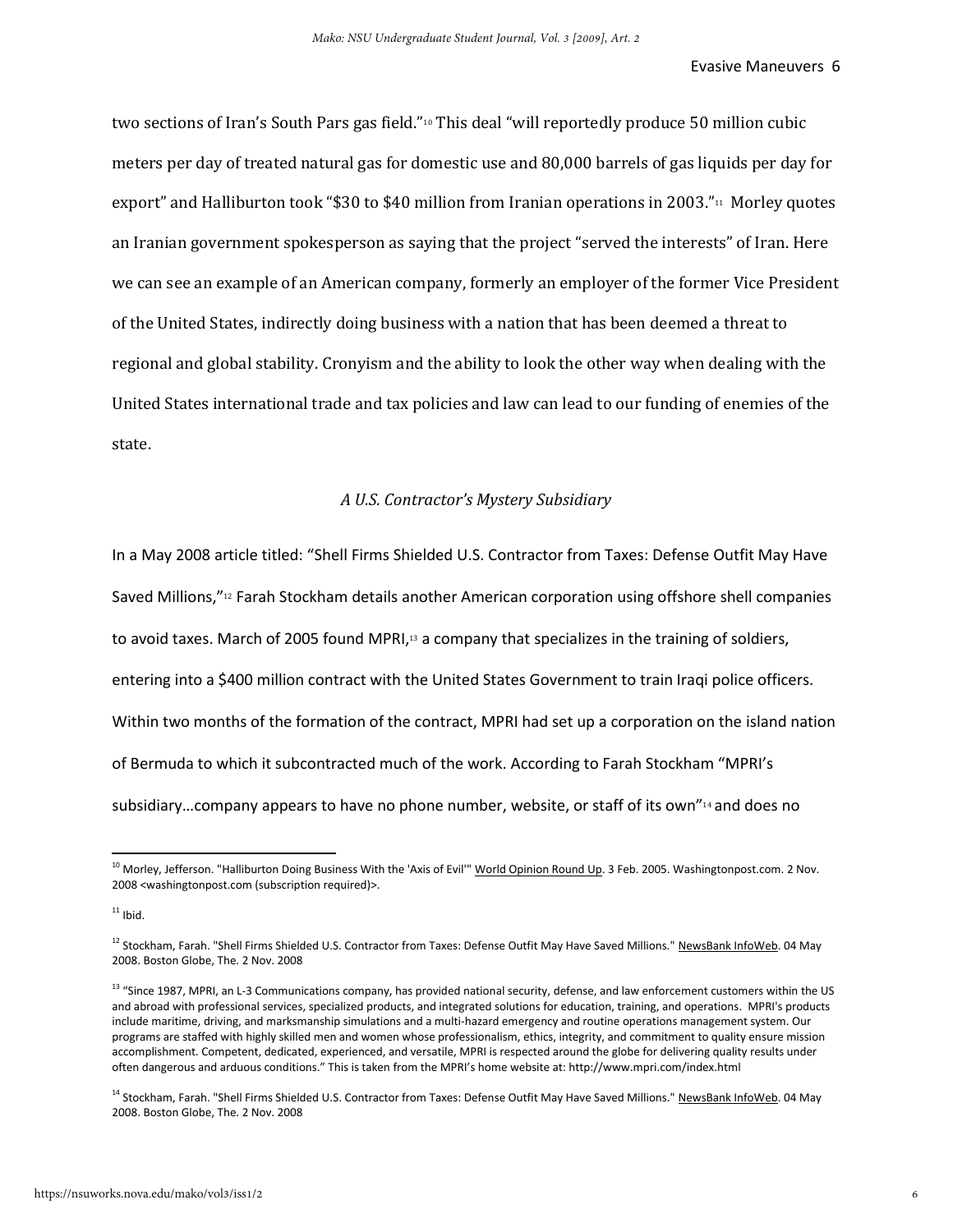actual work in regards to the training of Iraqi police." The plan is simple actually, establish a shell subsidiary company in a tax friendly country, rout all income from foreign work (foreign work paid for with American tax dollars) into the shell subsidiary, and avoid the tax. Practices like these are unethical and levy an even larger undue burden upon the taxpaying citizens of the United States.

#### *A Presidential Candidate*

During Mitt Romney's formative years in the private sector he "utilized shell companies in two offshore tax havens to help eligible investors avoid paying U.S. taxes," <sup>15</sup> according to Bob Drogin of the New York Times. In Drogan's article "Tax Havens Factor Into Romney's Business Plan," he explains that "Romney was listed as a general partner and personally invested in BCIP Associates III Cayman, a private equity fund that is registered at a post office box on Grand Cayman Island and that indirectly buys equity in U.S. companies. The arrangement shields foreign investors from U.S. taxes they would pay for investing directly in U.S. companies." As of 2007 Romney had still retained "an investment in the Cayman fund through a trust. Campaign disclosure forms show the investment paid him more than \$1 million [in 2006] in dividends, interest and capital gains." The former presidential hopeful had made a name for himself as an influential and successful businessman, a man who understood the needs of the American business culture. With an estimated personal wealth of \$250 million it is hard for this author to understand or appreciate apparent conflict of rhetoric for American prosperity and a history of tax avoidance. Unfortunately these issues are not simply isolated to corporations or individuals of the United States.

l

<sup>&</sup>lt;sup>15</sup> Drogin, Bob. "Tax Havens Factor Into Romney's Business Success." NewsBank NewsFile Collection with Periodicals. 18 Dec. 2007. NewsBank Info Web. 2 Nov. 2008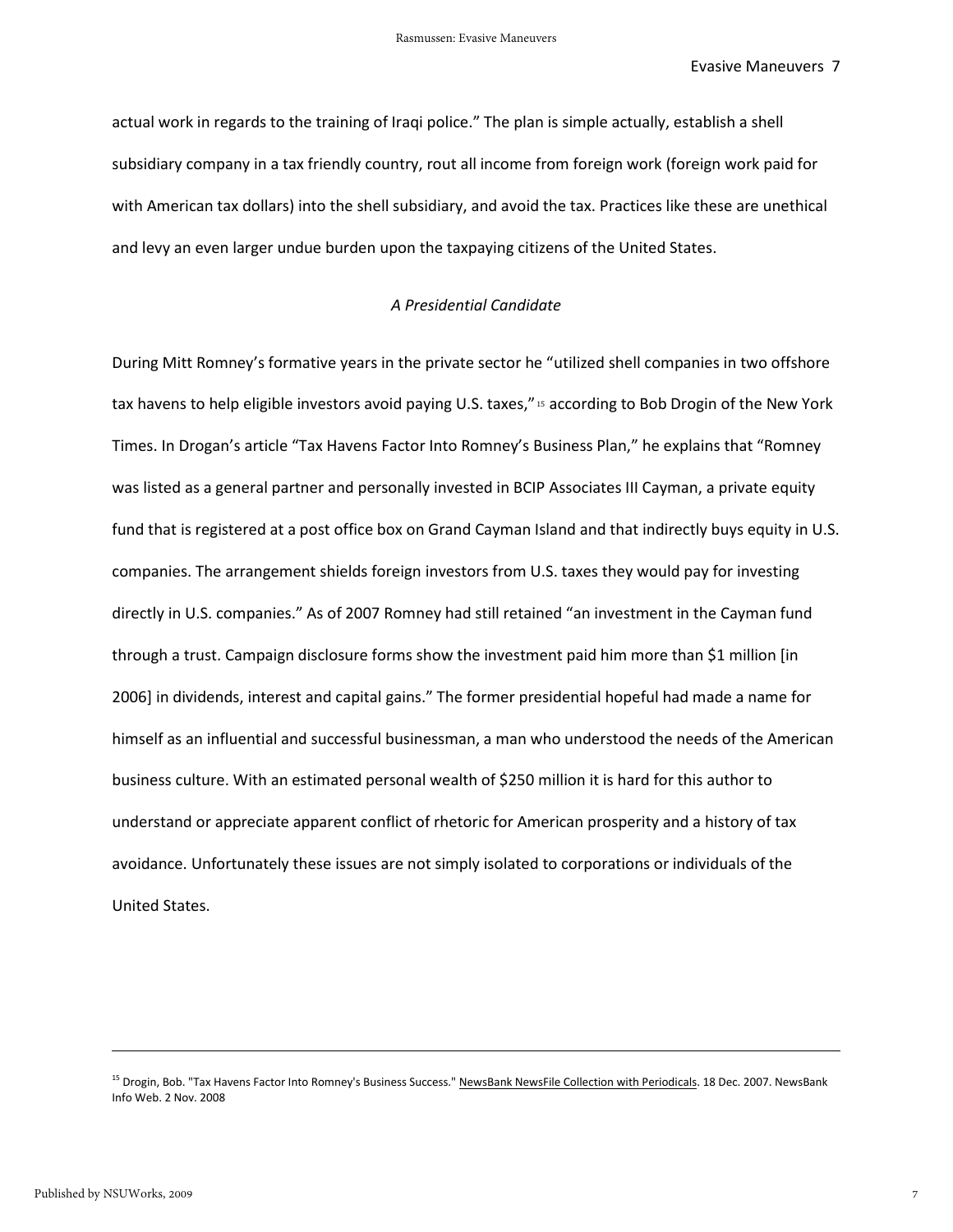#### We're Not the Only Ones

The United States is not the only economy confronted with massive tax evasion and avoidance schemes. The European Union<sup>16</sup> also has its fair share of internal and external tax issues. "European Union countries say they lose billions in revenue as a result of tax evasion, with Germany asserting it is deprived of as much as 30 billion Euros (\$45.6 billion) a year."<sup>17</sup> Britain also exemplifies the tax problem. As of February 2008, Britain's "residents who weren't born there can take advantage of the nondomicile – or nondom – rule,<sup>18</sup> which means they're only taxed on income made in or brought into the country. While most of their cash [is] safely tucked away in offshore trusts, foreigners can live in Britain virtually tax free."<sup>19</sup>

# *The German Example*

"The former chief executive of Germanys' Deutsche Post admitted…in court that he evaded taxes by squirreling money away in Liechtenstein."20 This statement headlined many of Germanys' and other European Union nations' major papers after Klaus Zumwinkel, 65, was charged with illegally moving nearly 1 million Euro (\$1.8 million U.S.) out of Germany and into the tax haven nation of Liechtenstein.21 Accusations against Zumwinkel surfaced in February of 2008; German officials have spent more than a year collecting enough material to make an official complaint. It has also been reported that the German government went so far as to pay an informant as much as 5 million

<sup>&</sup>lt;sup>16</sup> Austria, Belgium, Bulgaria, Cyprus, Czech Republic, Denmark, Estonia, Finland, France, Germany, Greece, Hungary, Ireland, Italy, Latvia, Lithuania, Luxembourg, Malta, Netherlands, Poland, Portugal, Romania, Slovakia, Slovenia, Span, Sweden, United Kingdom are all members of the European Union.

<sup>&</sup>lt;sup>17</sup> Castle, Stephen. "European Commission Moves to Broaden the Attack on Tax Havens." NewsBank NewsFile Collection with Periodicals. 5 Mar. 2008. NewsBank InfoWeb. 3 Nov. 2008

<sup>&</sup>lt;sup>18</sup> This rule, while rather complex, is something of a double edged sword. While a country like Britain would certainly want to encourage wealthy individuals from foreign nations to spend money within Britain the rule works against Britain when a wealthy British national takes money earned in Britain out of the country.

<sup>&</sup>lt;sup>19</sup> Farouky, Jumana. "Take the Money and Run." NewsBank NewsFile Collections and Periodicals. 18 Feb. 2008. NewsBank InfoWeb. 3 Nov. 2008

<sup>&</sup>lt;sup>20</sup> "Former Deutsche Post CEO Admits Tax Evasion." Statesman.com 22 Jan. 2009. Austin American Statesman. 25 Jan. 2009.

 $^{21}$  Liechtenstein is considered one of the top tax haven nations in the world; the country has been reported to have billions in foreign capital invested in their banks. Liechtenstein also has some of the most lax banking regulation in the world.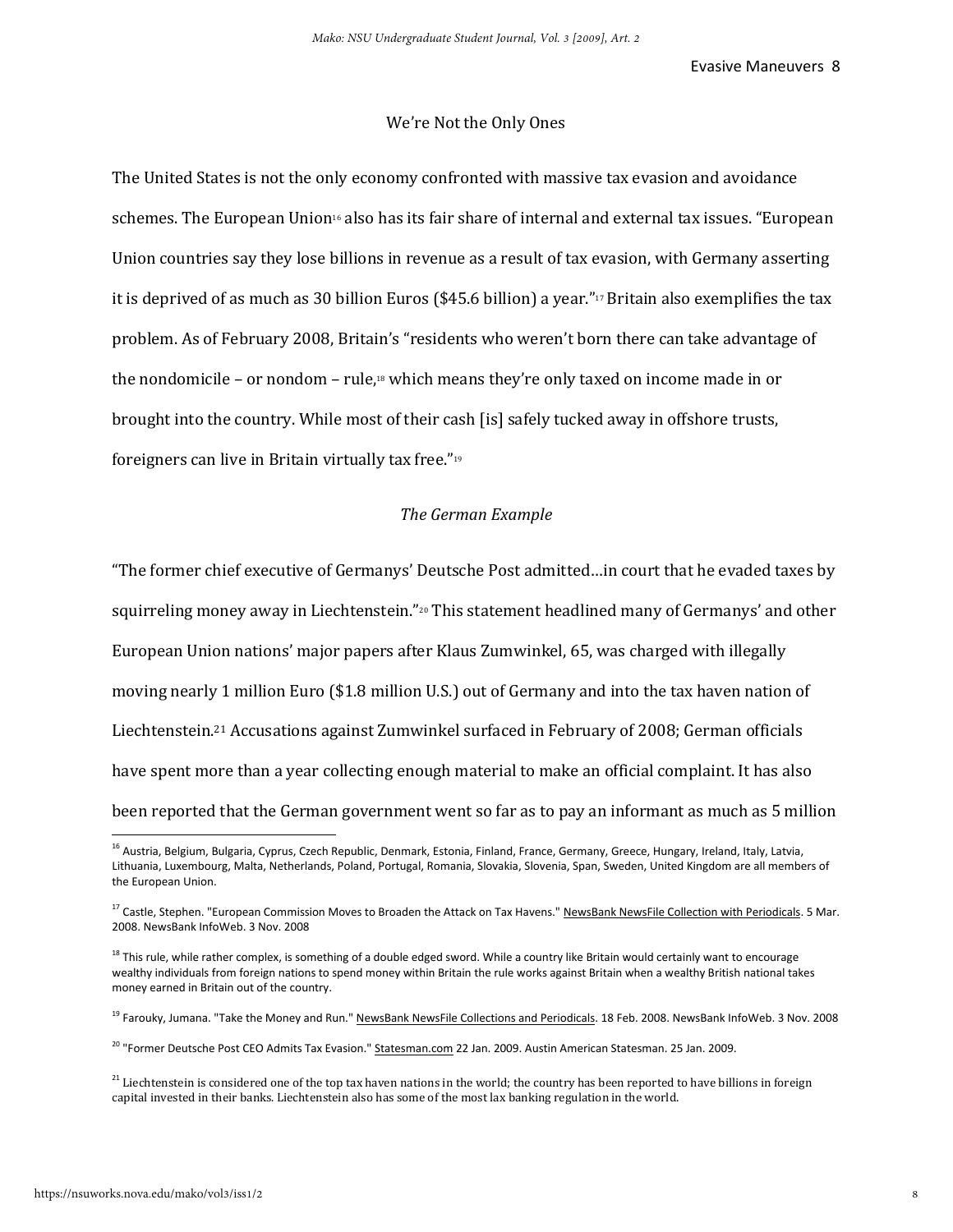euro. Zumwinkel's fate has been decided by an agreement between the prosecutor and Zumwinkel's defense. Zumwinkel "received a two-year suspended sentence and must pay a [one] million-euro penalty" 22 as part of the agreed terms. A conviction of tax evasion can carry up to a ten year sentence in Germany, but typical punishments are substantially less. The Zumwinkel case provides us with just one of many examples of a nation other than from the United States suffering from tax evasion practices.

#### *Tax Policy Variations*

A quick look at two major tax policy lines would help to contextualize this topic and is appropriate at this time. Many countries, such as the United States, calculate their citizens' tax responsibilities based upon nationality. Anyone who is a national of the United States as his or her nation of origin is required to pay tax to the United States, regardless of current residency. This means that a United States national, living in Greece, for example, is still required to pay taxes to the United States. The United States, however, will only seek the difference between what would be the obligation to the U.S. treasury and what has already been paid to the tax payers' current resident nation. If, for example, Greece's marginal rate is at fifteen percent and the United States national is paying at atwenty percent marginal rate, he or she is only be required to pay the five percent difference to the United States.<sup>23</sup>

While the first tax structure is based upon nationality the second major tax structure, used by the United Kingdom and others, is a tax structure based upon residency. Countries under this tax structure are only concerned with taxable entities or persons who are currently residing within

<sup>&</sup>lt;sup>22</sup> "Former Deutsche Post CEO Admits Tax Evasion." Statesman.com 22 Jan. 2009. Austin American Statesman. 25 Jan. 2009.

<sup>&</sup>lt;sup>23</sup> Professor Levitt. Personal interview. 06 Jan. 2009.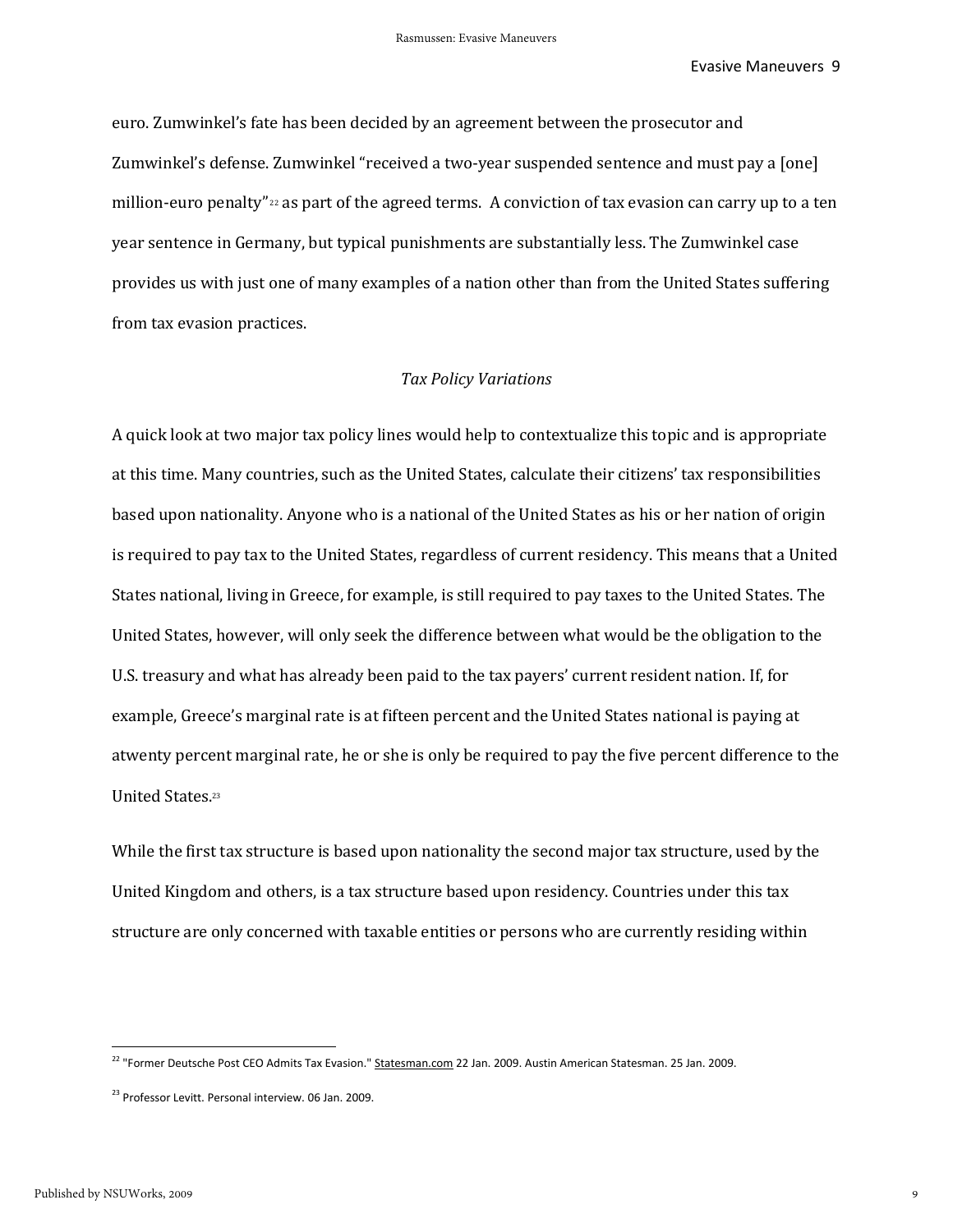their borders. Countries using this structure are always searching for ways to control mass exoduses of wealth.<sup>24</sup>

#### Reaction: The United States Government Fights Back

In July of 2008 Michigan Senator Carl Levin chaired a hearing entitled, *Tax Haven Banks and U.S. Tax Compliance*, (hereafter THB) which was followed by a second hearing, *Dividend Tax Abuse: How Offshore Entities Dodge Taxes on U.S. Stock Dividends*, (hereinafter DTA) in September of 2008. The THB hearing was held to examine "how tax haven banks facilitate tax evasion by U.S. clients, hide client and bank misconduct behind the cloak of bank secrecy laws, and add to the offshore abuses that cost U.S. taxpayers an estimated \$100 billion dollars each year."25 The following DTA hearing was held to examine "how some financial institutions have designed, marketed and implemented transactions to enable foreign taxpayers, including offshore hedge funds, to dodge millions of dollars of taxes on U.S. stock dividends each year."<sup>26</sup> The fact is that "U.S. taxpayers are required to report all of their foreign financial accounts if the total exceeds \$10,000 at any point during the tax year. Failure to report the accounts can result in penalties of up to 50 percent of the amount in the account"<sup>27</sup> Certainly many multi-million dollar corporations such as UBS AG, Halliburton, and MPRI far exceed this threshold. The following is a brief outline of pertinent legislation and the developing international cooperation to combat tax haven abuses.

Tax Havens

 $24$  Ibid.

 $\overline{\phantom{a}}$ 

 $26$ Ibid.

<sup>25</sup> "RECENT AND ONGOING INVESTIGATIONS." Carl Levin United States Senator. 18 Oct. 2008 <http://levin.senate.gov/senate/investigations/index.html>.

<sup>&</sup>lt;sup>27</sup> "Senate: Offshore tax abuses may total \$100B a year." NewsBank NewsFile Collection with Periodicals. 17 July 2008. Associated Press News Service, The. 2 Nov. 2008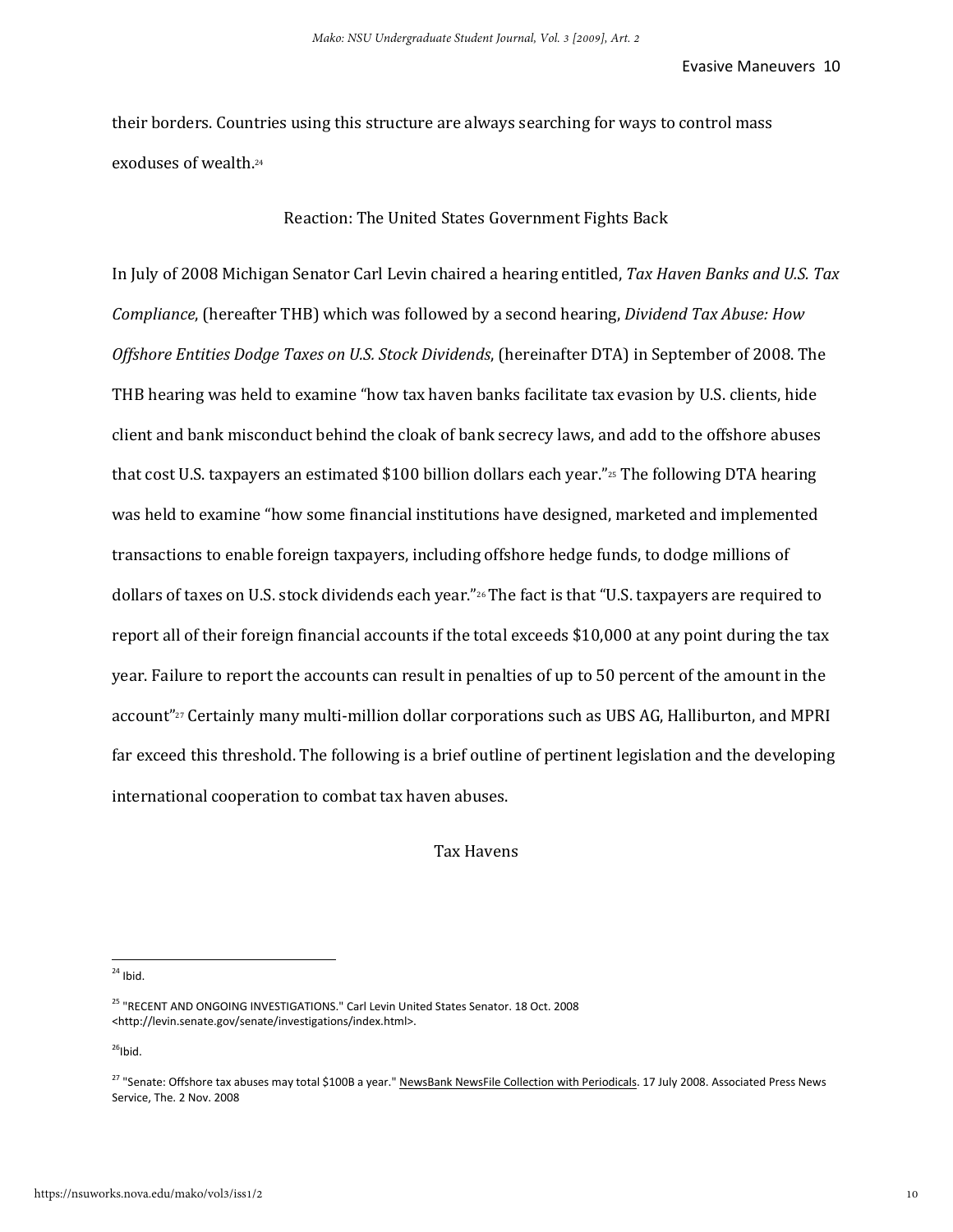To continue a discussion about tax havens we should look at the findings of the Organization for Economic Co-Operation and Development (hereafter OECD), which is "a forum where advanced industrialized democracies seek to promote cooperative solutions to the world's economic and social problems."<sup>28</sup> Created in 1961 the OECD had twenty original members but that has since grown to include thirty countries<sup>29</sup> and is currently in talks with ten other countries<sup>30</sup> who are seeking possible membership. The OECD's function to its member nations is that it "(a) collects, analyzes, and disseminates data; (b) provides a setting where officials from national governments can meet to exchange ideas and experiences; (c) promulgates codes and standards of best practice across a whole spectrum of policy areas including…taxation; (d) undertakes ongoing surveillance and periodic peer review to ensure members are adhering to the OECD's structures; and (e) facilitates the work of other international organizations."<sup>31</sup>

The report "Harmful Tax Competition: An Emerging Global Issue" (hereafter HTC) was issued in 1998 by the OECD. This report outlined the guidelines and criteria for the requirements of what tax haven nations are. The report sets forth three main purposes of tax havens they "provide a location for holding passive investments ('money boxes'); they provide a location where 'paper' profits can be booked; and they enable the affairs of taxpayers, particularly their bank accounts, to be effectively shielded from scrutiny by tax authorities of other countries."<sup>32</sup> Chapter 2, section 40 of the HTC report states that there are "broad categories of situations in which the tax levied in one

<sup>&</sup>lt;sup>28</sup> "Organisation [sic] for Economic Co-Operation and Development." Encyclopedia of Governance. Vol. 2. Thousand Oaks, CA: Sage Reference, 2007. 638-640. Gale Virtual Reference Library. Gale. ICUF. 22 Oct. 2008

<sup>&</sup>lt;sup>29</sup> Australia, Austria, Belgium, Canada, Czech Republic, Denmark, Finland, France, Germany, Greece, Hungary, Iceland, Ireland, Italy, Japan, Korea, Luxembourg, Mexico, Netherlands, New Zealand, Norway, Poland, Portugal, Slovak Republic, Spain, Sweden, Switzerland, Turkey, United Kingdom, United States are the current full member nations to OCED.

<sup>&</sup>lt;sup>30</sup> In May 2007, OECD countries agreed to invite Chile, Estonia, Israel, Russia and Slovenia to open discussions for membership of the Organisation [sic] and offered enhanced engagement, with a view to possible membership, to Brazil, China, India, Indonesia and South Africa. See http://www.oecd.org/pages/0,3417,en\_36734052\_36734103\_1\_1\_1\_1\_1,00.html

<sup>&</sup>lt;sup>31</sup> "Organisation [sic] for Economic Co-Operation and Development." Encyclopedia of Governance. Vol. 2. Thousand Oaks, CA: Sage Reference, 2007. 638-640. Gale Virtual Reference Library. Gale. ICUF. 22 Oct. 2008

http://0-go.galegroup.com.novacat.nova.edu/ps/start.do?p=GVRL&u=novaseu\_main .

<sup>32</sup> Organization for Economic Co-Operation and Development. (1998). *Harmful Tax Competition: An Emerging Global Issue.* chapter 2, section 49, Printed in France: OECD Publications.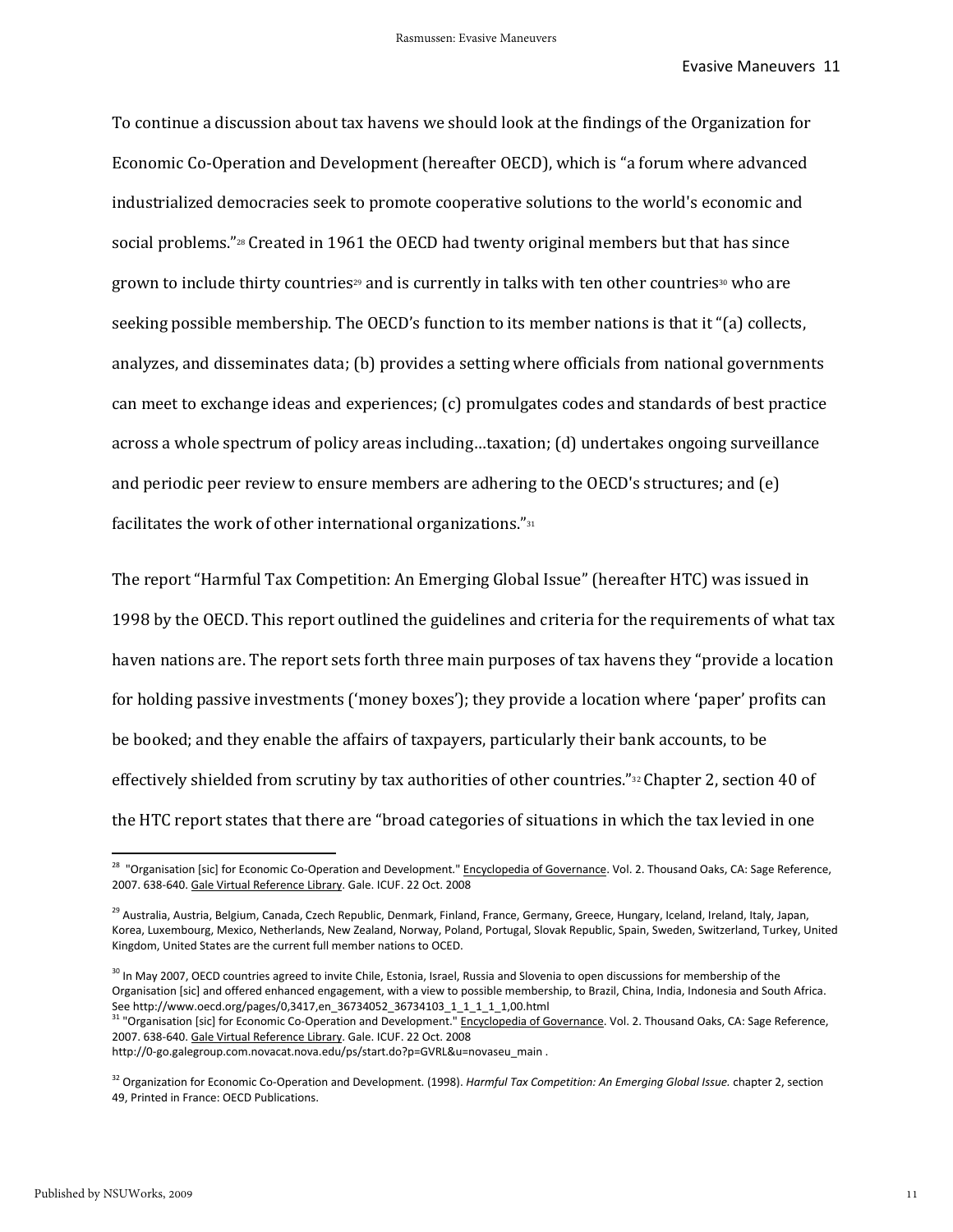country on income from geographically mobile activities, such as financial and other service activities, is lower than the tax that would be levied on the same income in another country."33 The HTC went on to identify four clear and specific criteria for a tax haven nation:

"The necessary starting point to identify a tax haven is to ask (a) whether a jurisdiction imposes no or nominal taxes (generally or in special circumstances) and offers itself, or is perceived to offer itself, as a place to be used by non-residents to escape tax in their country of residence. Other key factors which can confirm the existence of a tax haven…are: (b) laws or administrative practices which prevent the effective exchange of relevant information with other governments on taxpayers benefiting from the low or no tax jurisdiction; (c) lack of transparency and (d) the absence of a requirement that the activity be substantial, since it would it would suggest that a jurisdiction may be attempting to attract investment or transaction that are purely tax driven."<sup>34</sup>

According to the OECD report, a major component of what makes a tax haven nation is that the "country has no interest in trying to curb the 'race to the bottom' with respect to income tax and is actively contributing to the erosion of income tax revenues in other countries. For that reason, these countries are unlikely to co-operate in curbing harmful tax competition."<sup>35</sup>

#### Tax Evasion Law

Now that we understand that tax havens are really a form of tax avoidance, we must look to U.S. law to understand the definition of tax evasion. Tax avoidance is legal, though maybe not fair; however, tax evasion is a federal crime. The Internal Revenue Service has set the following guidelines for what is considered tax evasion. The following rules reprinted in the box below originate from Title

<sup>&</sup>lt;sup>33</sup> Ibid. chapter 2, section 40

<sup>&</sup>lt;sup>34</sup> Ibid. chapter 2, section 52

<sup>&</sup>lt;sup>35</sup> Ibid. chapter 2, section 43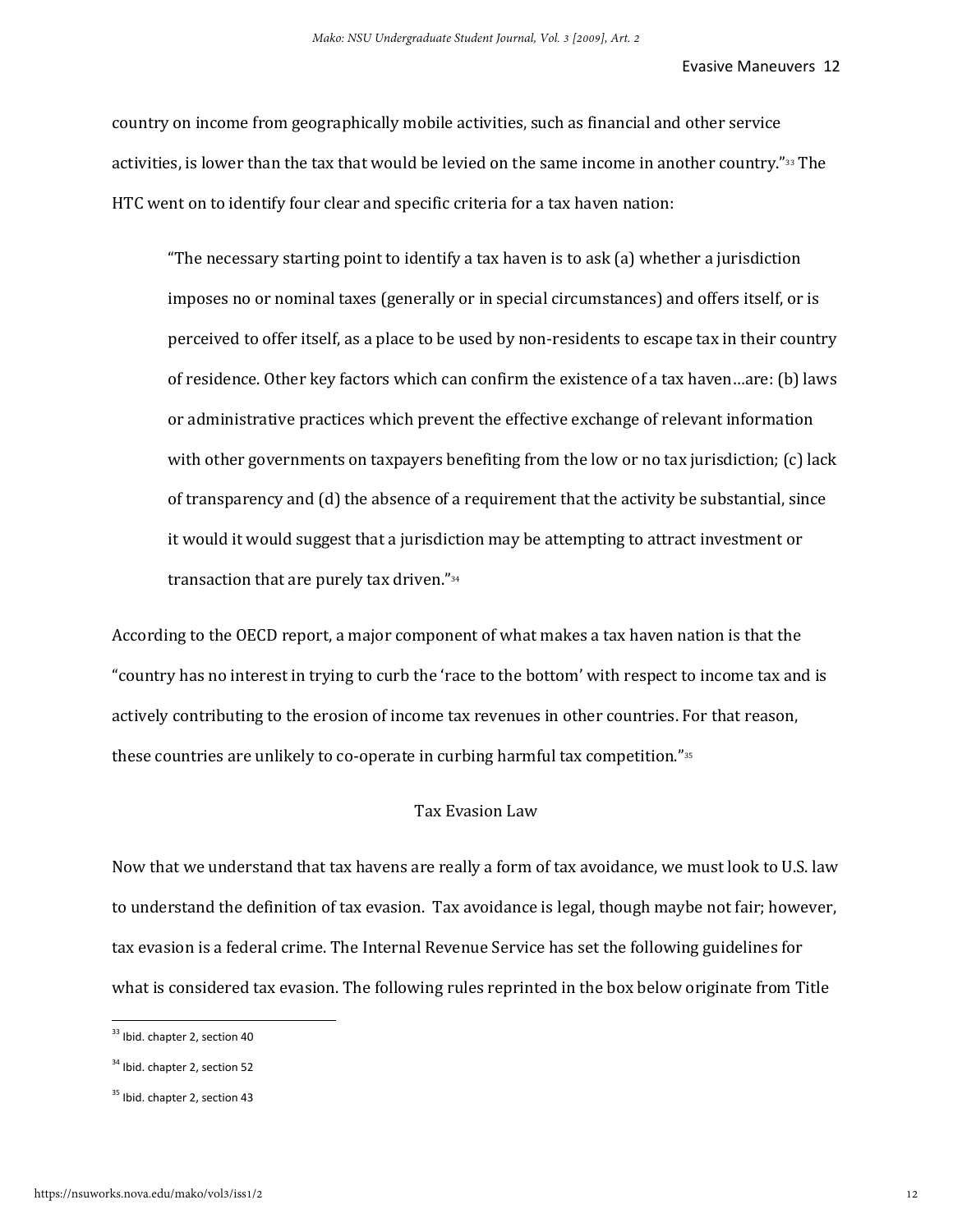26 of the Internal Revenue Code Chapter 68. For purposes of this section, the term "negligence" includes any failure to make a reasonable attempt to comply with the provisions of this title, and the term 'disregard' includes any careless, reckless, or intentional disregard.

Title 26, Chapter 68, Additions to the Tax, Additional Amounts, and Assessable Penalties Subchapter A. Additions to the Tax and Additional Amounts Part II. Accuracy-Related and Fraud Penalties.

(d) Substantial understatement of income tax.

(1) Substantial understatement.--

 (A) In general. For purposes of this section, there is a substantial understatement of income tax for any taxable year if the amount of the understatement for the taxable year exceeds the greater of-

(i) 10 percent of the tax required to be shown on the return for the taxable year, or

(ii) \$ 5,000.

 $(B)$  Special rule for corporations. In the case of a corporation other than an S corporation<sup>36</sup> or a personal holding company (as defined in section 542 [26 USCS § 542]), there is a substantial understatement of income tax for any taxable year if the amount of the understatement for the taxable year exceeds the lesser of--

(i) 10 percent of the tax required to be shown on the return for the taxable year (or, if greater,

\$ 10,000), or

(ii) \$ 10,000,000.

(2) Understatement.

(A) In general. For purposes of paragraph (1), the term 'understatement' means the excess of--

<sup>&</sup>lt;sup>36</sup> An S Corporation (as defined by Schneeman, Angela. The Law of Corporations and Other Business Organizations. Belmont: Cengage Delmar Learning, 2001. 178.) is "unlike other business corporations, the income of S corporations is not taxed at the corporate level, but is passed through to the corporation's shareholders, much like income is passed through to the partners of a partnership or members of a limited liability company. S corporation status is often elected by smaller, closely held corporations that are formed with the expectation of incurring a net loss for the first few years. The loss of the corporation is passed on to the shareholders of the corporation, who may use it to offset their income."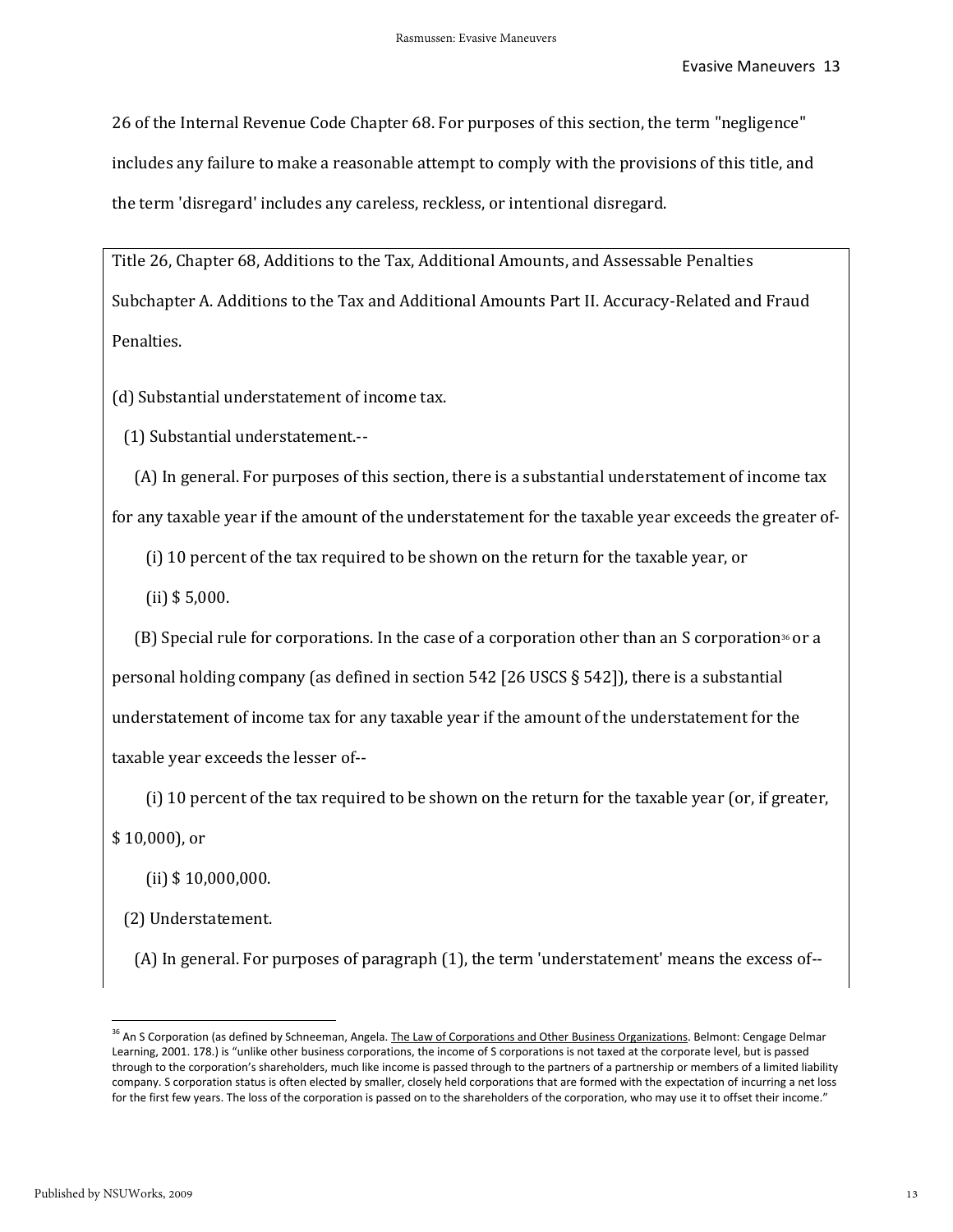(i) the amount of the tax required to be shown on the return for the taxable year, over

 (ii) the amount of the tax imposed which is shown on the return, reduced by any rebate (within the meaning of section  $6211(b)(2)$  [26 USCS §  $6211(b)(2)$ ]).

In a case of tax evasion a government body must decide whether to seek criminal or civil prosecution. To prosecute criminally the government body has to be able to prosecute an individual such as the tax advisor, attorney, CEO, CFO, or any other specific individual. On the other hand civil prosecution allows for a prosecuting body to go after either a corporation as a whole or an individual actor. This in turn limits the penalties typically to monetary sums, as opposed to jail time. For the government to attempt a criminal prosecution the prosecutors must establish the following requirements and criminal prosecutions are held to higher burden of proof than are civil prosecutions.37 To prove tax evasion charges under 26 U.S.C. § 7201, the government must establish (1) that the tax shelters were illegal, thus causing tax deficiency, and (2) that each defendant committed an overt act with the intent to commit tax evasion. For tax evasion under § 7206(1) and (2), the government needs to establish (1) that defendant filed or caused to be filed tax returns that were false as to material matters, and (2) that defendants did not believe that the tax returns were true as to every material fact.38 These requirements and standards make successful prosecution very difficult.

Criminal prosecution is made even more difficult under the jurisprudence of intent established in *Cheek v. United States*. <sup>39</sup> This U.S. Supreme Court opinion holds that to be convicted criminally of tax evasion, a jury must find that the defendant has intentionally and willfully violated a known legal

<sup>&</sup>lt;sup>37</sup> Civil prosecution onus is on the preponderance of the evidence or a fifty-one percent or better belief of wrong doing. The criminal onus is substantially higher at beyond a reasonable doubt.

<sup>&</sup>lt;sup>38</sup> Hsue, P. B. (2008). Comment: Lessons from United States v. Stein: Is the Line Between Criminal and Civil Sanctions for Illegal Tax Shelters a Dot? [Review of *Northwestern University Law Review*]. *LexisNexis Academic*. Retrieved December 15, 2008.

<sup>39</sup> *Cheek v. United States* 546 U.S. 1010 (November 7, 2005) (LexisNexis Academic, Nova Southeastern University, Dist. file).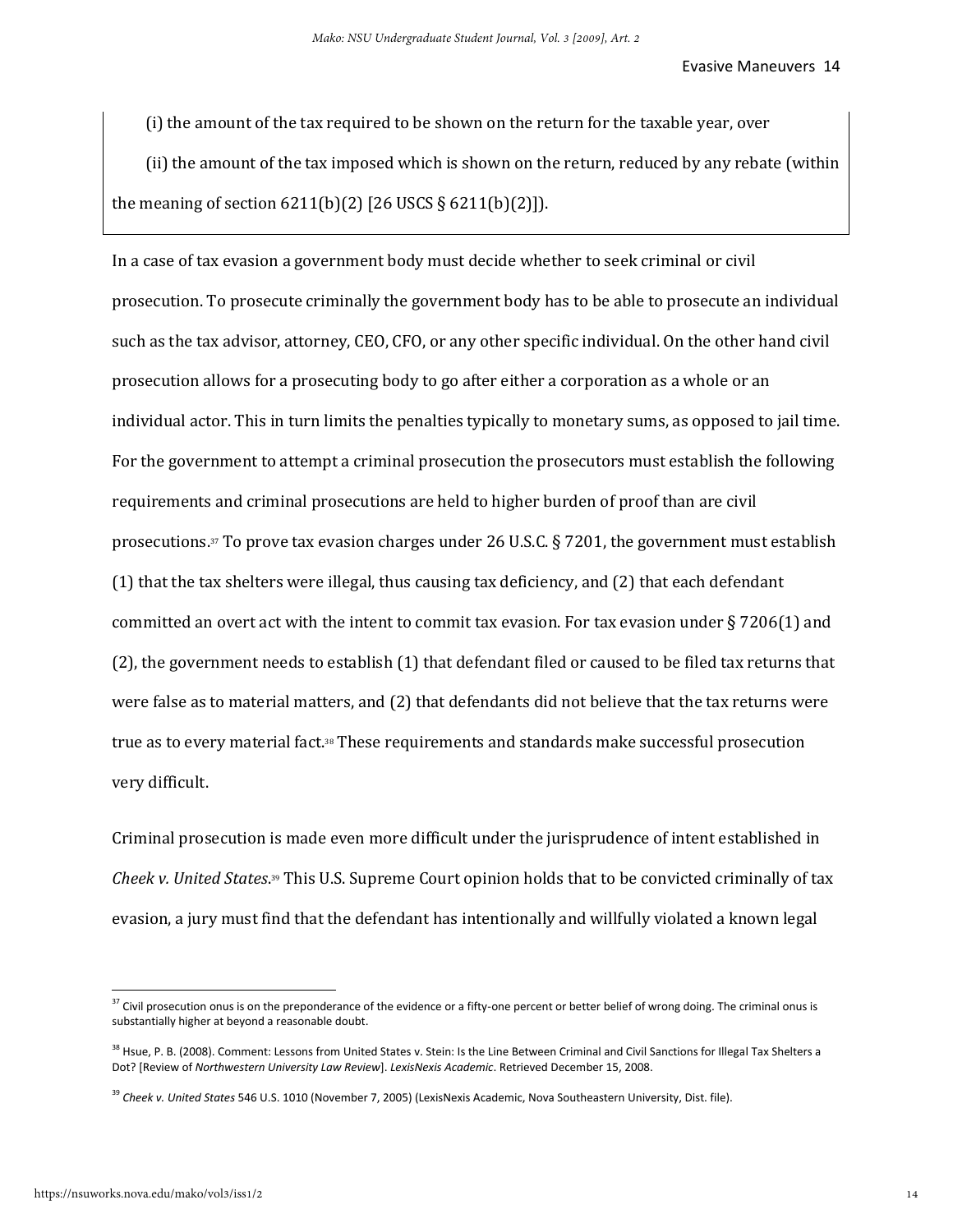duty in addition to willfully committing the act itself. Then in *United States v. Murdock*, <sup>40</sup> the court stated that "congress did not intend that a person, by reason of a bona fide misunderstanding as to his liability for the tax, as to his duty to make a return, or as the adequacy of the records he maintained, should become a criminal by his mere failure to measure up to the prescribed standard of conduct." <sup>41</sup> On the whole the courts and Congress both have made it very difficult for the Internal Revenue Service to successfully pursue criminal prosecutions of individuals engaging in tax evasion practices, no matter how outrageous. There is a flip side to these tax issues. Some powerful people and entities see these restrictions and penalties as unfair and unjust.

#### Open Market…Just Not an Open Tax Market

Many investors, corporations, and countries engaged in offshore banking tout the idea of a free tax market economy. Proponents of a free tax market economy believe that like any other goods and services, countries and banks ought to be allowed to competitively compete for foreign investments and capital. For many countries, banking services attracting foreign capital are central to their entire economy. Two-years after the OECD released the HTC they released another report under the protracted title: "Towards Global Tax Co-Operation: Report to the 2000 Council Meeting and Recommendations by the Committee on Fiscal Affairs: Progress in Identifying and Eliminating Harmful Tax Practices" (hereafter TGTC). This report listed ten countries meeting OECD's tax criteria who were full-fledged CARICOM<sup>42</sup> members; three were associate members; and four have

<sup>40</sup> *United States v. Murdock* 290 U.S. 389 (December 11, 1933) (LexisNexis Academic, Nova Southeastern University, Dist. file).

 $41$  Ibid.

 $^{42}$  CARICOM was established, in 1973, to help synchronize responses to the region's growing economic, social, and political concerns. CARICOM was mandated "to facilitate enhanced coordination of member states' policies in relation to issues of regional importance. The CARICOM Treaty has as its main goals the improvement of living standards, economic development, full employment, enhancement of international competitiveness, and effective foreign relations." CARICOM has grown to include fifteen full-fledged members, five associate members, and seven countries have an observer status.

CARCICOM nations include 15 full members: Antigua and Barbuda, Bahamas, Barbados, Belize, Dominica, Grenada, Guyana, Haiti, Jamaica, Montserrat, Saint Kitts and Nevis, Saint Lucia, Saint Vincent and the Grenadines, Suriname, and Trinidad and Tobago. There are five associate CARICOM member countries: Anguilla, Bermuda, British Virgin Islands, Cayman Islands, and Turks and Caicos Islands. There are seven CARICOM observer status nations: Aruba, Columbia, Dominican Republic, Mexico, Netherlands Antilles, Puerto Rico, and Venezuela.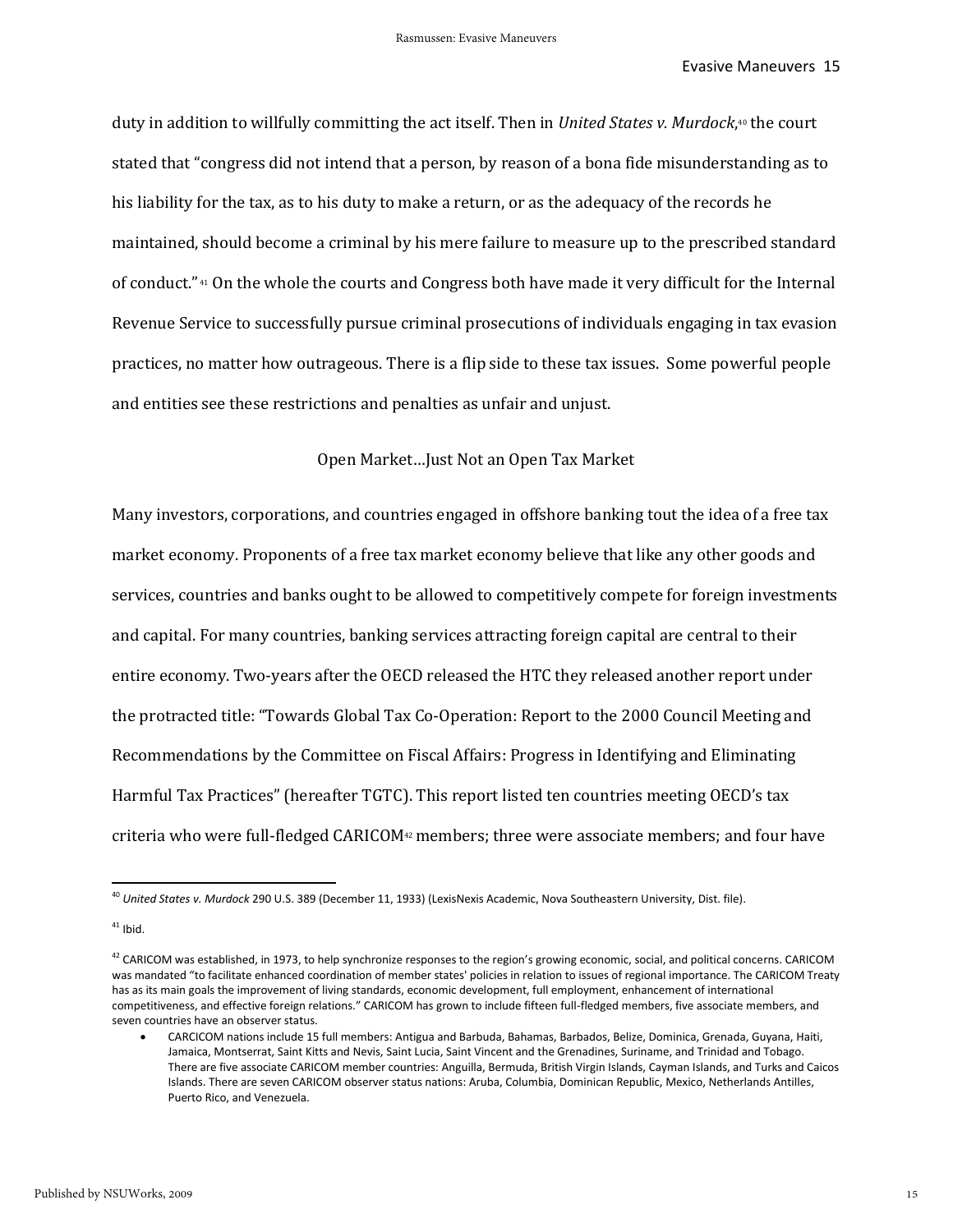observer status within CARICOM.43 Many of these island nations have small and unstable economies,<sup>44</sup> economies that rely heavily on foreign investment. Often times banks in these tax haven nations will actively pursue and market their services to very wealthy people and corporations who seek to avoid their resident countries' income tax. Most banks falling under the definition of a tax haven would argue first and foremost that even if there should be a minimum tax requirement, what would that requirement be. The OECD's HTC report states that a nation would begin to be categorized as a tax haven if it offered no or nominal taxation. These tax haven banks would point out that no other service industry has an international standard of regulation. They would argue that standardizing a minimum tax would remove any advantage they may have in competing with larger and more influential nations.

Many Caribbean island nations have been labeled as tax havens and have suffered from this labeling. The small Caribbean nation of St. Vincent and the Grenadines suffered an "economic decline in the face of OECD…blacklisting."45 An article in the *University of Miami Inter-American Law Review*, written by Vaughn E. James, examines the impact of the OECD's blacklisting<sup>46</sup> of St. Vincent and the Grenadines. "In the mid-1990's [St. Vincent and the Grenadines] 'launched an economic diversification program and strengthened measures to deal with the decline in the banana industry.' In 1996 the government reversed the laws governing the offshore financial sector. As a result, the sector experienced rapid growth. At one point, the sector boasted 11,400 registered entities, of which 28 were banks, 608 trusts, and the rest international business companies. The

<sup>&</sup>lt;sup>43</sup> OECD. Towards Global Tax: Report to the 200 Ministerial Council Meeting and Recommendations by the Committee on Fiscal Affairs: Progress in Identifying and Eliminating Harmful Tax Practices. Pg. 17 - Organization for Economic Co-Operation and Development. France: OECD Publications, 2000.

<sup>&</sup>lt;sup>44</sup> Small and unstable for this section refers to the CARICOM nations that rely heavily on and are dependent upon the flow of foreign capital into their banking sector.

<sup>&</sup>lt;sup>45</sup> James, Vaughn E. "Twenty-First Century Pirates of the Caribbean: How the OECD Robbed Fourteen CARICOM Countries of Their Tax and Economic Policy Sovereignty." LexisNexis Academic. Winter 2008. The University of Miami Inter-American Law Review. 3 Nov. 2008.

 $46$  The author recognizes that this may not be a social or politically sensitive or correct way of describing these nations, however, the term blacklisting is almost universally used in all OECD reports, IRS reports, and law reviews on this topic.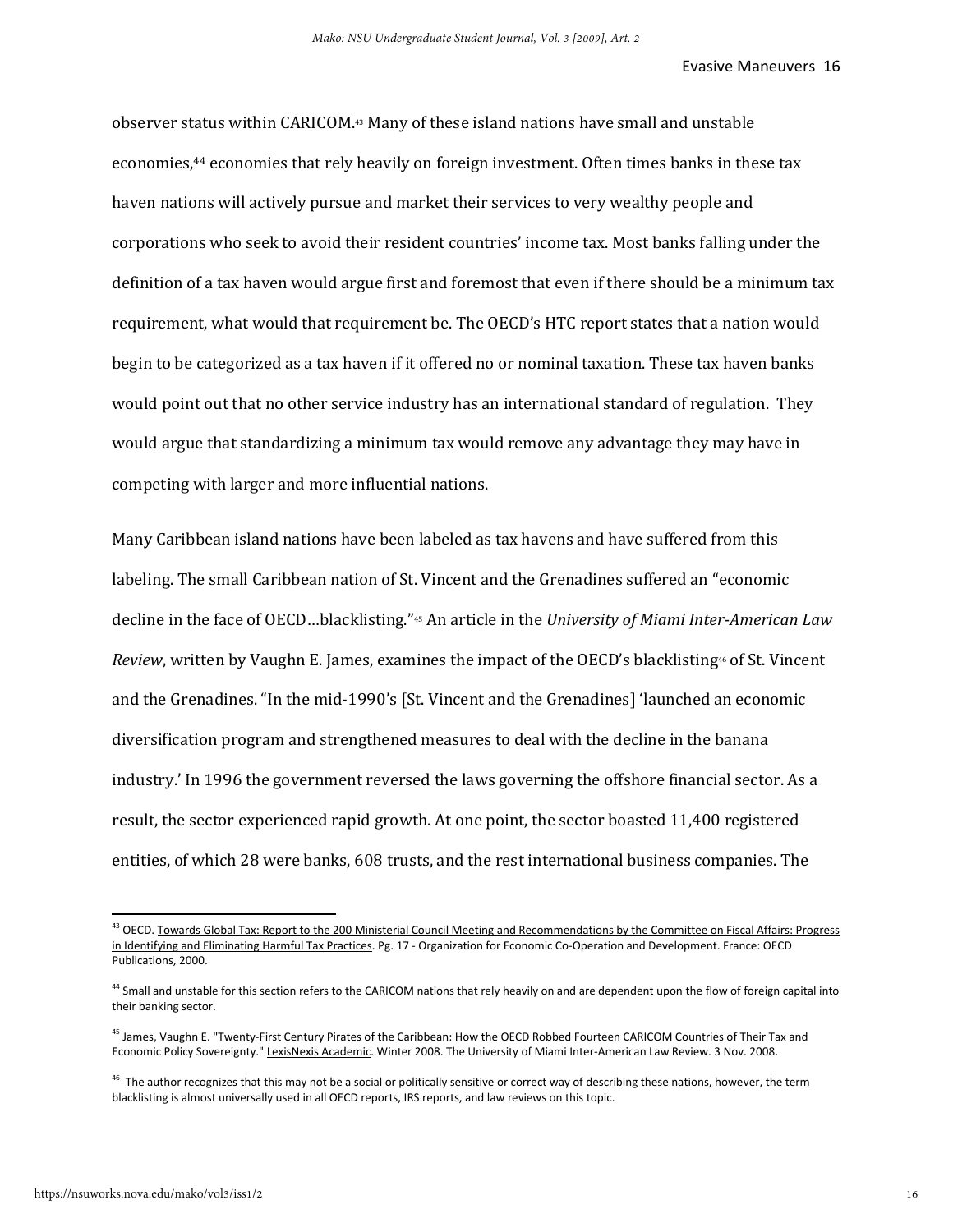IMF<sup>47</sup> estimated that the offshore financial sector contributed EC\$ 30 million (3.5 percent of GDP) in 1999 in fees, employment, rentals, and use of utilities. Unfortunately for St. Vincent and the Grenadines, 1999 was the last year of prosperity for the offshore financial sector. In 2000…the OECD…included the multi-island nation on [its] blacklist. Concerned, the government enacted measures intended to strengthen the supervisory and regulatory framework for offshore activities including the increase in staff and amendments to existing law. The measures also included the closure of several banks and insurance companies operating on the island. With an unemployment rate of 25-40%, St. Vincent and the Grenadines [was] devastated by the economic losses brought on by the closures and revocations."48 The ability of developed and influential nations to negatively affect nations labeled as tax havens is an issue that requires great scrutiny and is an issue that needs to be understood and dealt with in a sensitive manner.<sup>49</sup>

Many see the OECD as nothing more than wealthy nations organizing a unified front to squeeze smaller and developing nations out of a relatively small portion of the global economic pie. The OECD nations are vast and influential; they have the ability to enact sanctions on uncooperative nations that have the potential to cripple economies.

### A Look to the Future

#### *Come Clean With the Internal Revenue Service?*

A recent article appearing on November 24th 2008 in the *Wall Street Journal*, "Tax Evaders Come Clean With IRS*,*" discusses a current program within the Internal Revenue Service regarding tax evasion. "In 1990, the Service adopted Internal Revenue Manual section 342.142, providing that 'a voluntary

<sup>47</sup> International Monetary Fund, website: http://www.imf.org/external/

<sup>&</sup>lt;sup>48</sup> James, Vaughn E. "Twenty-First Century Pirates of the Caribbean: How the OECD Robbed Fourteen CARICOM Countries of Their Tax and Economic Policy Sovereignty." LexisNexis Academic. Winter 2008. The University of Miami Inter-American Law Review. 3 Nov. 2008.

<sup>&</sup>lt;sup>49</sup> Professor Levitt asks here whether the reason for the decline in this banana industry was related to international trade agreements. Further, he wants to know whether these agreements fostered an economic environment that may have forced these nations to take on the qualities of tax havens.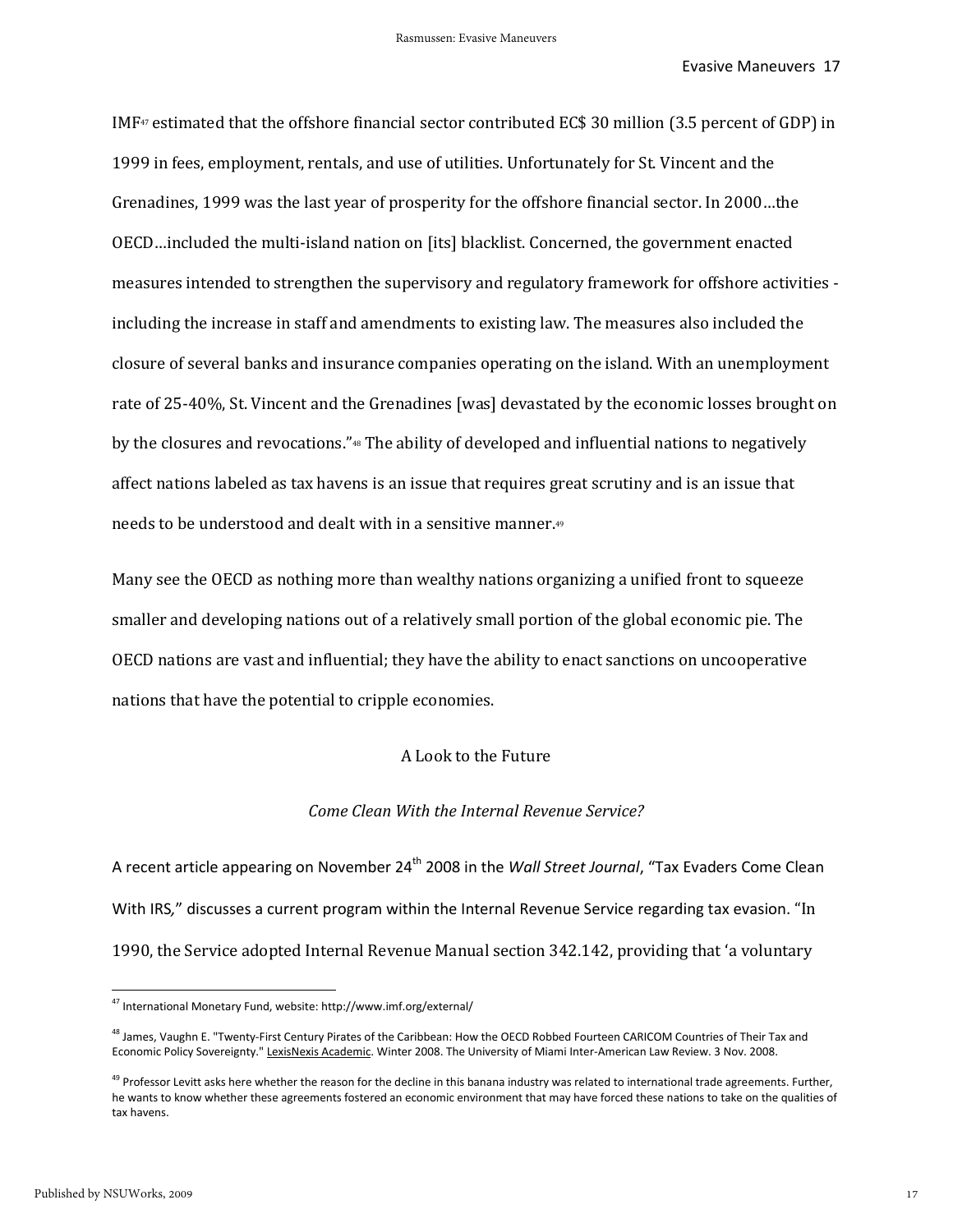disclosure may result in no prosecution recommendation.' This version of the policy provided that a voluntary disclosure is a communication that is '(a) Truthful; (b) Timely; (c) Complete; and, (d) ... shows a willingness to cooperate . . . with the IRS in determining his/her correct tax liability. A taxpayer could no longer satisfy the timeliness element upon [Internal Revenue] Service initiation of an inquiry 'that [was] likely to lead to the taxpayer, and the taxpayer [was] reasonably thought to be aware of that investigative activity."50 This means that someone who has come under investigation for tax evasion already cannot then say that he or she is participating in this program by showing cooperation. It is possible that more legislation of this nature can ensure that more firms and individuals actively pursue tax policies that benefit the United States.

# *The President's Take*

Tax haven nations may also face a bleaker outlook thanks to the executive branch of the United States. When President Barack Obama was candidate Barack Obama his campaign website spoke about the issue of tax havens and tax evasion.

**"Cracking down on international tax havens:** According to a recent Congressional investigation, offshore tax abuse costs this country up to \$100 billion each year.<sup>51</sup> Barack Obama has been a leader in the Senate on designing efforts to crack down on tax havens by requiring greater disclosure of financial transactions in tax secrecy jurisdictions. As President, Obama would work with Congress to enact meaningful legislation to ensure that the Treasury and IRS have the tools they need to close down the use of international tax

<sup>50</sup> Madison, A. D. (2001, Summer). AN ANALYSIS OF THE IRS'S VOLUNTARY DISCLOSURE POLICY [Review of *The Tax Lawyer*]. *LexisNexis® Academic*.

<sup>&</sup>lt;sup>51</sup> Permanent Subcommittee on Investigations, Senate Committee on Homeland Security and Government Affairs, August 2006, *available at* http://levin.senate.gov/senate/investigations/index.html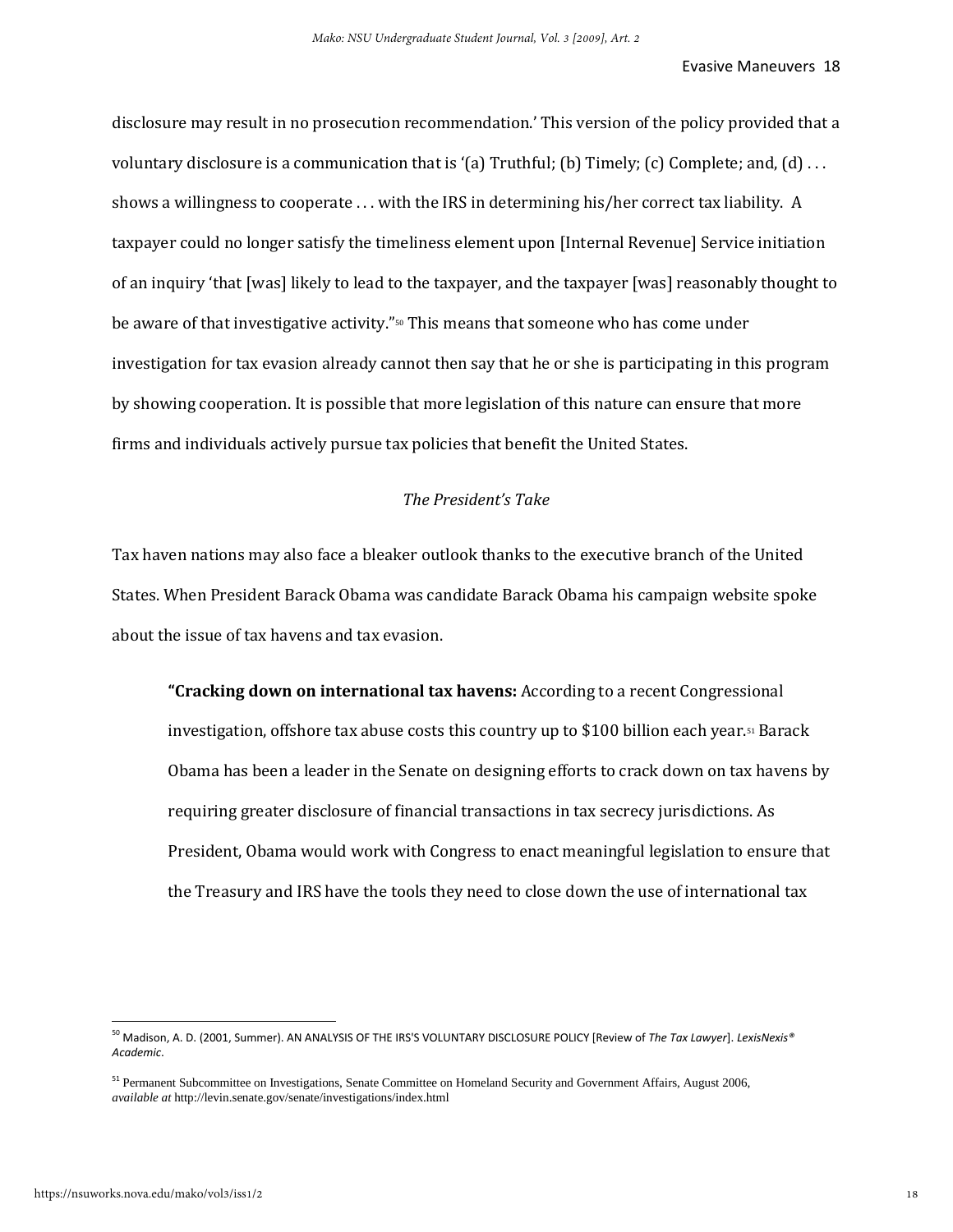havens for improper tax avoidance or tax evasion. This will save the United States tens of billions of dollars each year."<sup>52</sup>

In 2007 then Illinois Senator Barack Obama, current Michigan Senator Carl Levin, and former<sup>53</sup> Minnesota Senator Norm Coleman introduced the bipartisan "Stop Tax Haven Abuse Act." This act, among other measures would:

- Establish presumption to combat offshore secrecy by allowing U.S. tax and securities law enforcement to presume that non-publicly traded, offshore corporations and trusts are controlled by the U.S. tax payers who formed them or sent them assets, unless the taxpayer provides [proof] otherwise.
- Impose tougher requirements on U.S. taxpayers using offshore secrecy jurisdictions by listing 34 jurisdictions<sup>54</sup> which have already been named by the IRS court filings as probable locations for U.S. tax evasion.
- Strengthen penalties on tax shelter promoters by increasing the maximum fine to 150% of their ill-gotten gains, and on corporate insiders who hide offshore stock holdings by increasing the maximum fine…to 1\$ million per violation of U.S. securities law.<sup>55</sup>

The bill lists several other objectives all aimed at limiting and or restricting losses to the U.S. treasury by the unlawful use of tax havens. Bills like this may show some insight into the mind of President Obama and future mechanisms to combat tax evasion.

<sup>&</sup>lt;sup>52</sup> Printed In House. "BARACK OBAMA'S COMPREHENSIVE TAX PLAN." **BarackObama.com. Obama for America. 3 Nov. 2008** <http://www.barackobama.com/pdf/taxes/factsheet\_tax\_plan\_final.pdf>.

<sup>&</sup>lt;sup>53</sup> This may still be in dispute.

<sup>54</sup> Anguilla, Antigua and Barbuda, Aruba, Bahamas, Barbados, Belize, Bermuda, British Virgin Islands, Cayman Islands, Cook Islands, Costa Rica, Cyprus, Dominica, Gibralter, Grenada, Guernsey/Sark/Alderney, Hong Kong, Isle of Man, Jersey, Latvia, Lichtenstein, Luxembourg, Malta, Nauru, Netherlands Antilles, Panama, Samoa, St. Kitts and Nevis, St. Lucia, St. Vincent and the Grenadines, Singapore, Switzerland, Turks and Caicos, and Vanuata.

<sup>&</sup>lt;sup>55</sup> U.S. Senate. Permanent Subcommittee on Investigations. "Levin, Coleman, Obama Introduce Stop Tax Haven Abuse Act." Press release. Levin.senate.gov/newsroom/release. 17 Feb. 2007. 25 Jan. 2009.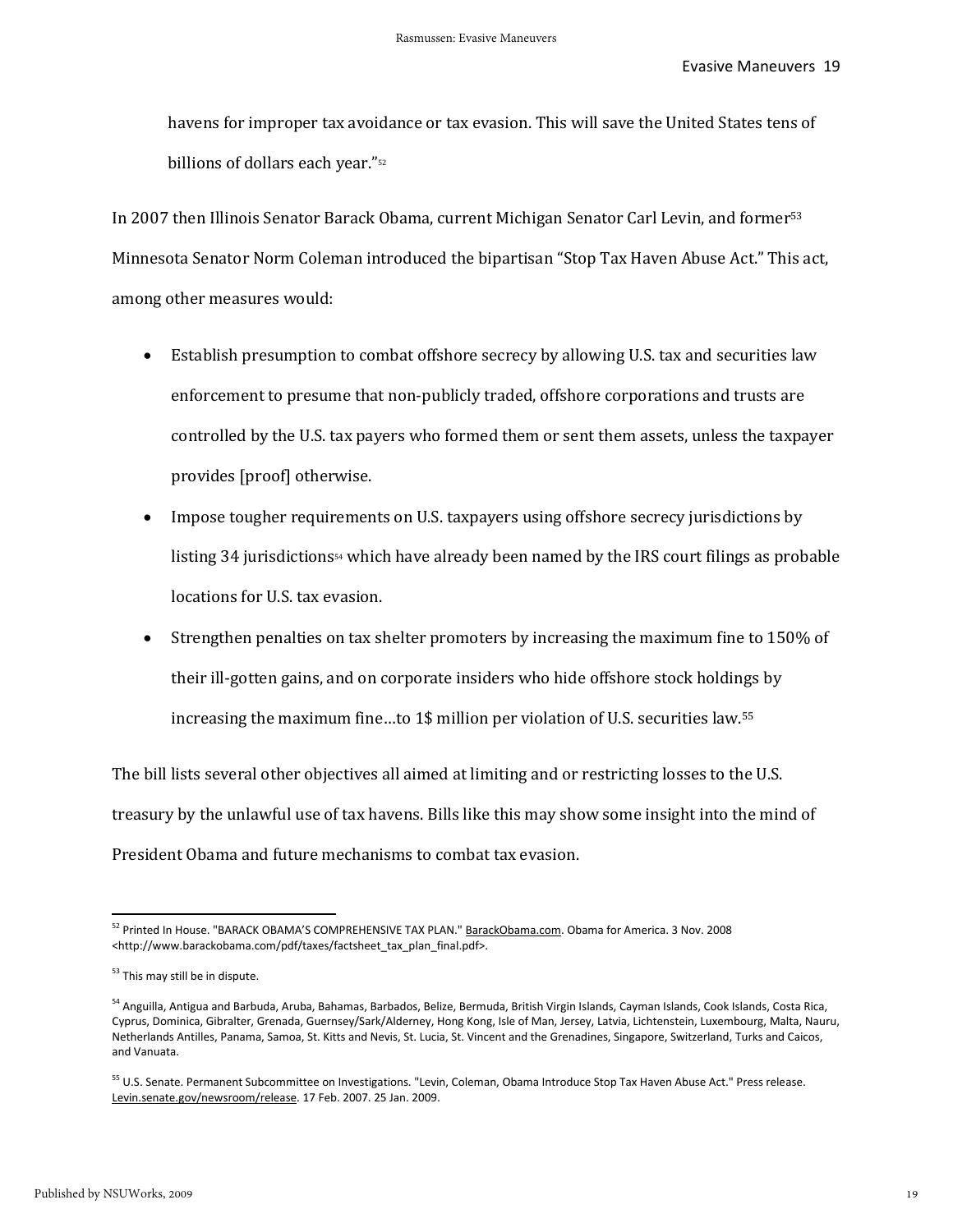The topic of tax havens has not strayed far from the mouth or mind of Barack Obama since his inauguration. On the 3rd of March of this year, Obama sat down in a press conference with the United Kingdom Prime Minister, Gordon Brown. The topic of global finical stability and recovery was addressed and the issues of shadow banking systems and tax havens were discussed. The two men were in agreement that there needs to be a collective and universal approach to these issues and that they must be resolved through reform and in the banking regulatory systems on an international level.<sup>56</sup>

# Conclusion

This paper has discussed the definition of tax havens, tax evasion and avoidance techniques, pertinent tax law, current and relevant stories related to the topic, and the future of tax evasion in the United States. Tax issues can be tricky, complex, and difficult to understand. The concepts and practices are not easily understood and this paper gives only a brief outline of these issues. The author of this paper hopes that a reader will become more aware of these tax issues and their deleterious effect on tax revenues. Some wealthy and disingenuous people are not paying their fair share of the tax burden choosing instead to practice these evasive maneuvers.

<sup>&</sup>lt;sup>56</sup> "British P.M. Brown Visit to DC." Washington DC. 04 Mar. 2009. 03 Mar. 2009. C-SPAN. <http://www.cspan.org/Watch/watch.aspx?MediaId=HP-A-15976>.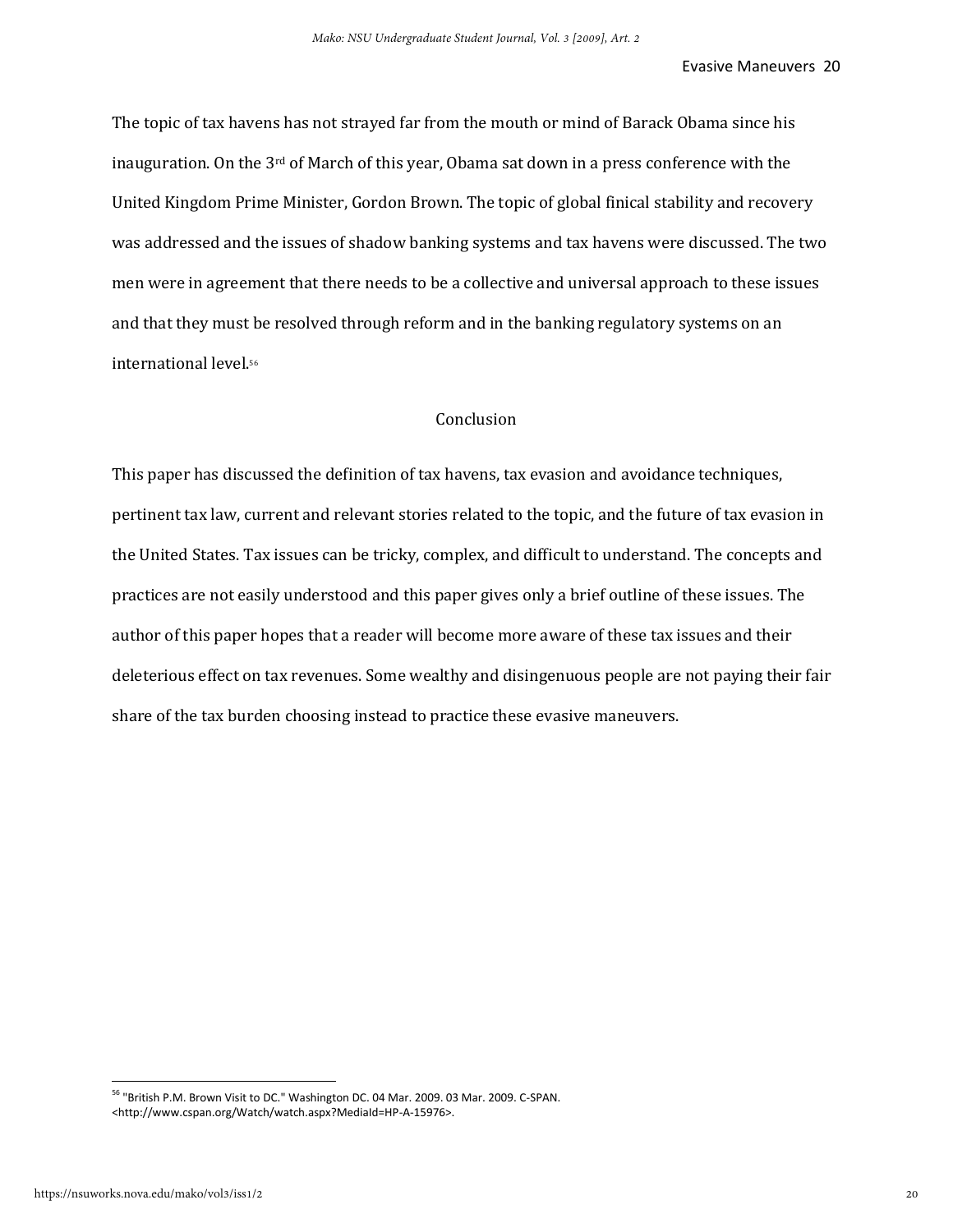#### Bibliography

Barber, Hoyt. Tax Havens Today : The Benefits and Pitfalls of Banking and Investing Offshore. New York: Wiley, 2006.

Brittain-Catlin, William. Offshore : The Dark Side of the Global Economy. New York: Picador, 2006.

Browning, Lynnley. "Study Tallies Corporations Not Paying Income Tax." NewsBank NewsFile Collection with Periodicals. 5 Mar. 2008. NewsBank InfoWeb. 2 Nov. 2008

Castle, Stephen. "European Commission Moves to Broaden the Attack on Tax Havens." NewsBank NewsFile Collection with Periodicals. 5 Mar. 2008. NewsBank InfoWeb. 3 Nov. 2008

Chappell, Robert. Secrets of offshore tax havens. Orinda, Calif. : ABM Pub. Co., 1985.

*Cheek v. United States* 546 U.S. 1010 (November 7, 2005) (LexisNexis Academic, Nova Southeastern University, Dist. file).

Chorafas, Dimitris N. New Regulation of the Financial Industry. New York: Macmillan Limited, 2000.

Doggart, Caroline. Tax Havens and Their Uses. New York: BPR, 2002. Pg 2.

Drogin, Bob. "Tax Havens Factor Into Romney's Business Success." NewsBank NewsFile Collection with Periodicals. 18 Dec. 2007. NewsBank Info Web. 2 Nov. 2008

Farouky, Jumana. "Take the Money and Run." NewsBank NewsFile Collections and Periodicals. 18 Feb. 2008. NewsBank InfoWeb. 3 Nov. 2008

"Former Deutsche Post CEO Admits Tax Evasion." Statesman.com 22 Jan. 2009. Austin American Statesman. 25 Jan. 2009.

Hampton, Mark, and Jason Abbott. Offshore finance centers and tax havens : the rise of global capital. West Lafayette, Ind. : Ichor Business Books, 1999.

Hobson, John M., and Leonard Seabrooke, eds. Everyday Politics of the World Economy. New York: Cambridge UP, 2007.

Hsue, P. B. (2008). Comment: Lessons from United States v. Stein: Is the Line Between Criminal and Civil Sanctions for Illegal Tax Shelters a Dot? [Review of *Northwestern University Law Review*]. *LexisNexis Academic*. Retrieved December 15, 2008.

James, Vaughn E. "Twenty-First Century Pirates of the Caribbean: How the OECD Robbed Fourteen CARICOM Countries of Their Tax and Economic Policy Sovereignty." LexisNexis Academic. Winter 2008. The University of Miami Inter-American Law Review. 3 Nov. 2008.

Madison, A. D. (2001, Summer). AN ANALYSIS OF THE IRS'S VOLUNTARY DISCLOSURE POLICY [Review of *The Tax Lawyer*]. *LexisNexis® Academic*.